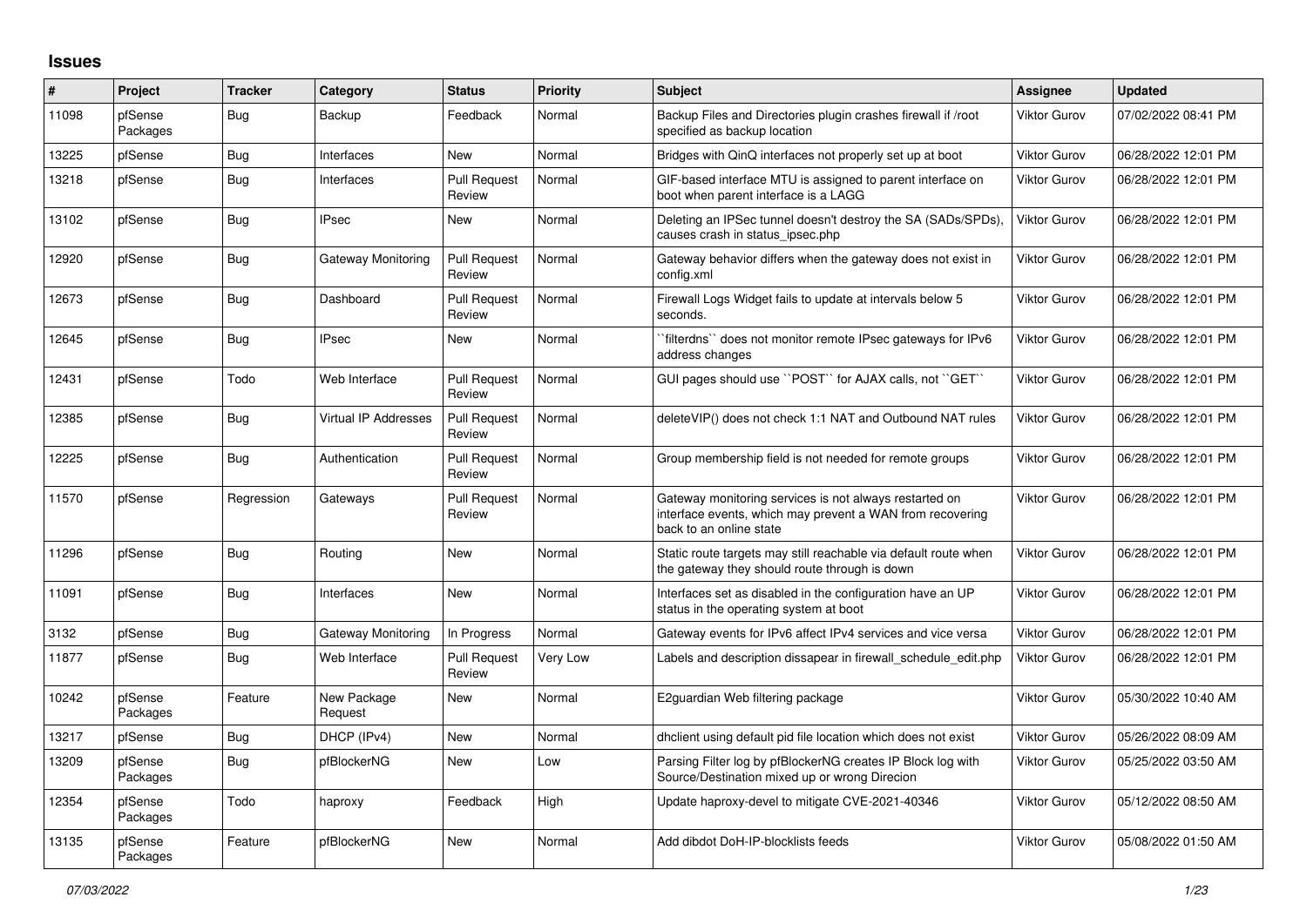| $\#$  | Project             | <b>Tracker</b> | Category           | <b>Status</b>                 | <b>Priority</b> | <b>Subject</b>                                                                                           | Assignee            | <b>Updated</b>      |
|-------|---------------------|----------------|--------------------|-------------------------------|-----------------|----------------------------------------------------------------------------------------------------------|---------------------|---------------------|
| 11693 | pfSense<br>Packages | Bug            | <b>FRR</b>         | Feedback                      | Normal          | IPv6 static routing fails                                                                                | Viktor Gurov        | 04/26/2022 08:50 AM |
| 9721  | pfSense<br>Packages | Feature        | Squid              | Feedback                      | Normal          | add squidclient -h 127.0.0.1 mgr:info output to Diagnostics /<br>Squid and status.php                    | Viktor Gurov        | 04/22/2022 02:21 AM |
| 9982  | pfSense<br>Packages | Feature        | Squid              | Feedback                      | Normal          | basic Idap auth TLS connection                                                                           | <b>Viktor Gurov</b> | 04/22/2022 02:21 AM |
| 10450 | pfSense<br>Packages | <b>Bug</b>     | Squid              | Feedback                      | Normal          | Squid reverse proxy switching peers                                                                      | Viktor Gurov        | 04/22/2022 02:21 AM |
| 10572 | pfSense<br>Packages | Bug            | Squid              | Feedback                      | Normal          | STARTTLS option is ignored                                                                               | Viktor Gurov        | 04/22/2022 02:20 AM |
| 10779 | pfSense<br>Packages | Feature        | haproxy            | Feedback                      | Normal          | HAProxy SSL/TLS Compatibility Mode                                                                       | Viktor Gurov        | 04/22/2022 02:20 AM |
| 10871 | pfSense<br>Packages | Feature        | FreeRADIUS         | Feedback                      | Normal          | Extra time period counters for SQL backend                                                               | Viktor Gurov        | 04/22/2022 02:19 AM |
| 10908 | pfSense<br>Packages | Feature        | FreeRADIUS         | Feedback                      | Normal          | FreeRADIUS server certificate not using full CA chain                                                    | Viktor Gurov        | 04/22/2022 02:19 AM |
| 12916 | pfSense<br>Packages | <b>Bug</b>     | pfBlockerNG        | <b>New</b>                    | Normal          | pfBlockerNG-devel cron job does not trigger xmlrpc sync                                                  | Viktor Gurov        | 04/11/2022 12:55 PM |
| 13034 | pfSense<br>Packages | Bug            | Zabbix             | Feedback                      | Normal          | Zabbix6 Agent and Proxy fail to set the PSK from the web GUI<br>in its conf files                        | Viktor Gurov        | 04/06/2022 11:59 AM |
| 11343 | pfSense<br>Packages | <b>Bug</b>     | <b>BIND</b>        | Feedback                      | Low             | Invalid link to pfSense-pkg-bind changelog                                                               | Viktor Gurov        | 04/05/2022 08:12 AM |
| 13002 | pfSense<br>Packages | Regression     | <b>BIND</b>        | Feedback                      | Normal          | BIND 9.16_13 could not find existing DNSSEC keys at<br>/cf/named/etc/namedb/keys due to directory change | Viktor Gurov        | 03/31/2022 12:14 PM |
| 12706 | pfSense<br>Packages | Bug            | pfBlockerNG        | Feedback                      | Normal          | pfBlockerNG and unbound does not work after switching /var to<br>RAM disk                                | <b>Viktor Gurov</b> | 03/24/2022 10:47 AM |
| 12965 | pfSense<br>Packages | <b>Bug</b>     | <b>FRR</b>         | <b>Pull Request</b><br>Review | Normal          | FRR BFD peer configuration is handled incorrectly in some<br>cases                                       | Viktor Gurov        | 03/22/2022 08:04 AM |
| 12623 | pfSense<br>Packages | Bug            | <b>ACME</b>        | New                           | Normal          | acme.sh package   DNS-ISPConfig settings                                                                 | Viktor Gurov        | 03/10/2022 03:42 PM |
| 12869 | pfSense<br>Packages | Bug            | <b>BIND</b>        | Feedback                      | Normal          | Bind DNS Package AAAA filtering Broken on new ZFS Installs                                               | Viktor Gurov        | 03/09/2022 12:38 PM |
| 12670 | pfSense<br>Packages | Bug            | <b>ACME</b>        | <b>New</b>                    | Normal          | ACME package writes credentials to system log                                                            | Viktor Gurov        | 03/07/2022 10:58 AM |
| 12909 | pfSense<br>Packages | Feature        | Suricata           | New                           | Normal          | Convert Suricata GeoIP Lookup feature on ALERTS tab to use<br>local GeoIP2 database                      | Viktor Gurov        | 03/07/2022 08:28 AM |
| 12865 | pfSense<br>Packages | Todo           | <b>RRD Summary</b> | Feedback                      | Normal          | <b>RRD Summary improvements</b>                                                                          | Viktor Gurov        | 03/04/2022 12:20 PM |
| 5922  | pfSense             | Feature        | <b>SNMP</b>        | <b>New</b>                    | Normal          | SNMP - enable SNMP v3 functionality                                                                      | Viktor Gurov        | 03/02/2022 02:40 PM |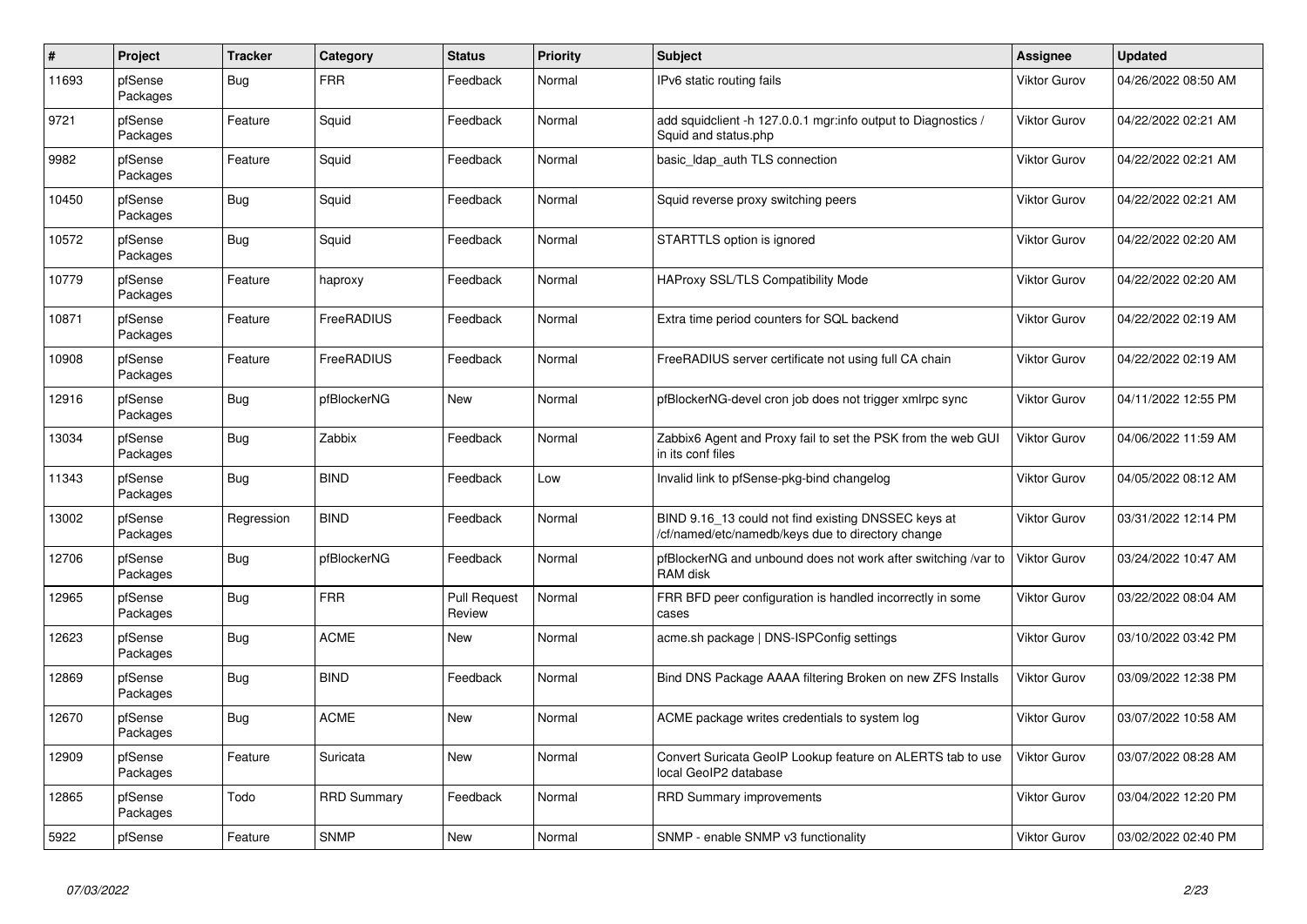| $\sharp$ | <b>Project</b>      | <b>Tracker</b> | Category     | <b>Status</b>                 | <b>Priority</b> | <b>Subject</b>                                                                                    | Assignee     | <b>Updated</b>      |
|----------|---------------------|----------------|--------------|-------------------------------|-----------------|---------------------------------------------------------------------------------------------------|--------------|---------------------|
| 12683    | pfSense<br>Packages | <b>Bug</b>     | Snort        | Feedback                      | Normal          | snort get vpns list() does not include OpenVPN CSO                                                | Viktor Gurov | 02/15/2022 10:47 AM |
| 11836    | pfSense<br>Packages | Bug            | <b>FRR</b>   | Assigned                      | Normal          | FRR ACCEPTFILTER unstable                                                                         | Viktor Gurov | 02/14/2022 07:20 AM |
| 12762    | pfSense             | <b>Bug</b>     | <b>IPsec</b> | <b>New</b>                    | Normal          | IPsec keep alive check ignores Child SA Start Action                                              | Viktor Gurov | 02/07/2022 11:21 AM |
| 12351    | pfSense<br>Packages | Todo           | pfBlockerNG  | Feedback                      | Normal          | Remove non-functional feeds                                                                       | Viktor Gurov | 02/04/2022 02:29 PM |
| 12720    | pfSense             | <b>Bug</b>     | Rules / NAT  | <b>Pull Request</b><br>Review | Normal          | Hide the "tag" field on non-floating tabs                                                         | Viktor Gurov | 01/24/2022 03:11 PM |
| 12281    | pfSense<br>Packages | Feature        | Nut          | <b>New</b>                    | Normal          | Add support for Telegram/Pushover notifications                                                   | Viktor Gurov | 01/24/2022 07:25 AM |
| 12206    | pfSense<br>Packages | <b>Bug</b>     | NET-SNMP     | Feedback                      | Normal          | Certificate Manager page doesn't show Net-SNMP used<br>certificates                               | Viktor Gurov | 12/30/2021 09:40 AM |
| 12653    | pfSense<br>Packages | Regression     | <b>FRR</b>   | Feedback                      | Normal          | RIP related startup error                                                                         | Viktor Gurov | 12/30/2021 08:37 AM |
| 12264    | pfSense<br>Packages | <b>Bug</b>     | Squid        | Feedback                      | Low             | Stray <table> line in squid monitor.php</table>                                                   | Viktor Gurov | 12/23/2021 10:53 AM |
| 8827     | pfSense<br>Packages | Bug            | squidguard   | New                           | Normal          | Squidguard: ACL redirect modes 'redirect' and 'err page' send<br>unresolvable URLs to the client. | Viktor Gurov | 12/21/2021 05:49 AM |
| 11738    | pfSense<br>Packages | Regression     | squidguard   | Feedback                      | Normal          | SquidGuard 1.16.18_17 Not Filtering Blacklist No-Transparent<br>Mode                              | Viktor Gurov | 12/21/2021 05:48 AM |
| 11054    | pfSense<br>Packages | <b>Bug</b>     | FreeRADIUS   | Assigned                      | Normal          | Check Client Certificate CN not working as described                                              | Viktor Gurov | 12/14/2021 07:22 AM |
| 12506    | pfSense<br>Packages | Bug            | Suricata     | Feedback                      | Normal          | Only selected instance is restarted on suppress list change                                       | Viktor Gurov | 12/01/2021 04:43 AM |
| 11210    | pfSense<br>Packages | Feature        | Suricata     | Feedback                      | Normal          | 3rd party rulesets                                                                                | Viktor Gurov | 11/24/2021 04:21 AM |
| 12101    | pfSense<br>Packages | <b>Bug</b>     | arpwatch     | Assigned                      | Normal          | ArpWatch Suppression Mac for "flip-flop" not suppressing                                          | Viktor Gurov | 10/09/2021 07:19 PM |
| 10739    | pfSense<br>Packages | Feature        | haproxy      | Feedback                      | Normal          | Update HAproxy-devel package to 2.2 and HAproxy to 2.0                                            | Viktor Gurov | 10/03/2021 03:53 PM |
| 11961    | pfSense<br>Packages | Bug            | <b>FRR</b>   | Feedback                      | Normal          | FRR OSPF add unwanted area 0 authentication to router ospf                                        | Viktor Gurov | 09/16/2021 10:25 PM |
| 12167    | pfSense<br>Packages | Bug            | <b>FRR</b>   | Feedback                      | Normal          | BGP TCP setkey not set if neighbor is in peer group                                               | Viktor Gurov | 09/16/2021 09:38 AM |
| 11135    | pfSense<br>Packages | Bug            | haproxy      | Feedback                      | High            | HAproxy OCSP reponse crontab bug                                                                  | Viktor Gurov | 09/10/2021 11:51 AM |
| 12322    | pfSense<br>Packages | Bug            | Suricata     | Feedback                      | Normal          | Suricata creates invalid HOME_NET entries                                                         | Viktor Gurov | 09/10/2021 11:42 AM |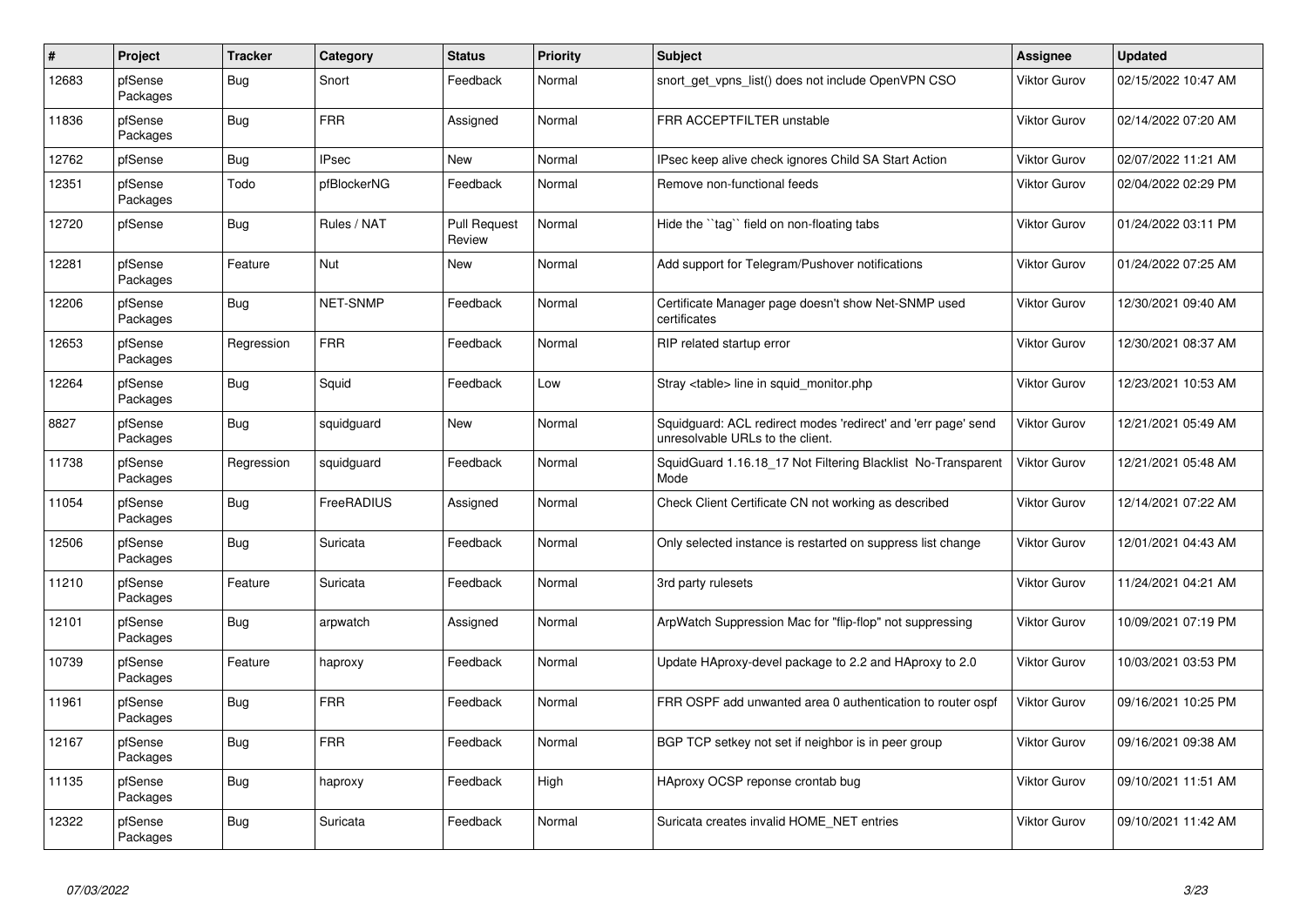| $\#$  | Project             | <b>Tracker</b> | Category      | <b>Status</b> | <b>Priority</b> | <b>Subject</b>                                                                  | <b>Assignee</b>     | <b>Updated</b>      |
|-------|---------------------|----------------|---------------|---------------|-----------------|---------------------------------------------------------------------------------|---------------------|---------------------|
| 11295 | pfSense<br>Packages | Feature        | pfBlockerNG   | Feedback      | Normal          | DNSBL IDN support                                                               | Viktor Gurov        | 09/10/2021 11:33 AM |
| 12292 | pfSense<br>Packages | Feature        | Suricata      | Feedback      | Normal          | GeoIP look on the Alerts, Blocked and Files pages                               | Viktor Gurov        | 08/23/2021 08:16 AM |
| 12285 | pfSense<br>Packages | Feature        | Suricata      | In Progress   | Normal          | Add more EVE Logged Traffic protocols                                           | Viktor Gurov        | 08/20/2021 08:22 AM |
| 6964  | pfSense<br>Packages | Bug            | Suricata      | Feedback      | Normal          | Host OS Policy Assignment broken when using "Import" or<br>"Aliases" buttons    | Viktor Gurov        | 08/20/2021 07:52 AM |
| 10872 | pfSense<br>Packages | Feature        | Suricata      | Feedback      | Normal          | Add adjustable notification for Severity Alert                                  | Viktor Gurov        | 08/20/2021 07:52 AM |
| 9852  | pfSense<br>Packages | Feature        | Suricata      | Feedback      | Normal          | show File-Store directory listing                                               | Viktor Gurov        | 08/20/2021 07:52 AM |
| 12278 | pfSense<br>Packages | Regression     | Zabbix        | Feedback      | Normal          | Invalid plugin_certificates() function name                                     | <b>Viktor Gurov</b> | 08/19/2021 05:52 AM |
| 11847 | pfSense<br>Packages | Bug            | <b>FRR</b>    | Feedback      | Normal          | Filters not applied to PEER Groups                                              | <b>Viktor Gurov</b> | 07/30/2021 07:45 PM |
| 12036 | pfSense<br>Packages | <b>Bug</b>     | Zabbix        | Feedback      | Normal          | Certificate Manager page do not show Zabbix used certificates                   | Viktor Gurov        | 07/15/2021 11:46 AM |
| 11681 | pfSense<br>Packages | <b>Bug</b>     | <b>FRR</b>    | Feedback      | Normal          | FRR generates invalid BFD configuration after removing<br>interfaces            | Viktor Gurov        | 07/14/2021 04:40 PM |
| 11746 | pfSense<br>Packages | Bug            | FreeRADIUS    | Feedback      | Normal          | Second LDAP server configuration misses the ipaNThash<br>control attribute      | Viktor Gurov        | 07/14/2021 01:44 PM |
| 11756 | pfSense<br>Packages | Bug            | haproxy       | Feedback      | Normal          | HaProxy does not transfer backend states during reload                          | Viktor Gurov        | 07/14/2021 01:21 PM |
| 11515 | pfSense<br>Packages | <b>Bug</b>     | node_exporter | Feedback      | Normal          | node_exporter 0.18.1_1 - Unable to interact or start the service<br>from web ui | Viktor Gurov        | 07/14/2021 12:37 PM |
| 11937 | pfSense<br>Packages | <b>Bug</b>     | haproxy       | Feedback      | Normal          | HAproxy "Use Client-IP" option breaks Captive Portal                            | Viktor Gurov        | 06/22/2021 08:48 AM |
| 11491 | pfSense<br>Packages | Bug            | haproxy       | Feedback      | Normal          | haproxy-devel v0.62_2 - startup error 'httpchk'                                 | <b>Viktor Gurov</b> | 06/22/2021 08:46 AM |
| 11477 | pfSense<br>Packages | <b>Bug</b>     | <b>FRR</b>    | Feedback      | Normal          | FRR does not recognize some BFD options                                         | Viktor Gurov        | 02/26/2021 10:52 PM |
| 11404 | pfSense<br>Packages | Bug            | <b>FRR</b>    | Feedback      | Normal          | Incorrect prefix/access lists migration on update                               | Viktor Gurov        | 02/18/2021 09:49 AM |
| 11388 | pfSense<br>Packages | <b>Bug</b>     | FreeRADIUS    | Feedback      | Normal          | Captive Portal authentication error with MySQL backend                          | Viktor Gurov        | 02/10/2021 08:54 AM |
| 11155 | pfSense<br>Packages | Feature        | pfBlockerNG   | Feedback      | Normal          | SafeSearch AAAA                                                                 | Viktor Gurov        | 02/05/2021 04:54 AM |
| 11331 | pfSense<br>Packages | <b>Bug</b>     | FreeRADIUS    | Feedback      | Normal          | FreeRADIUS latest package upgrade broke Plain Mac<br>Authentication             | Viktor Gurov        | 01/30/2021 10:08 AM |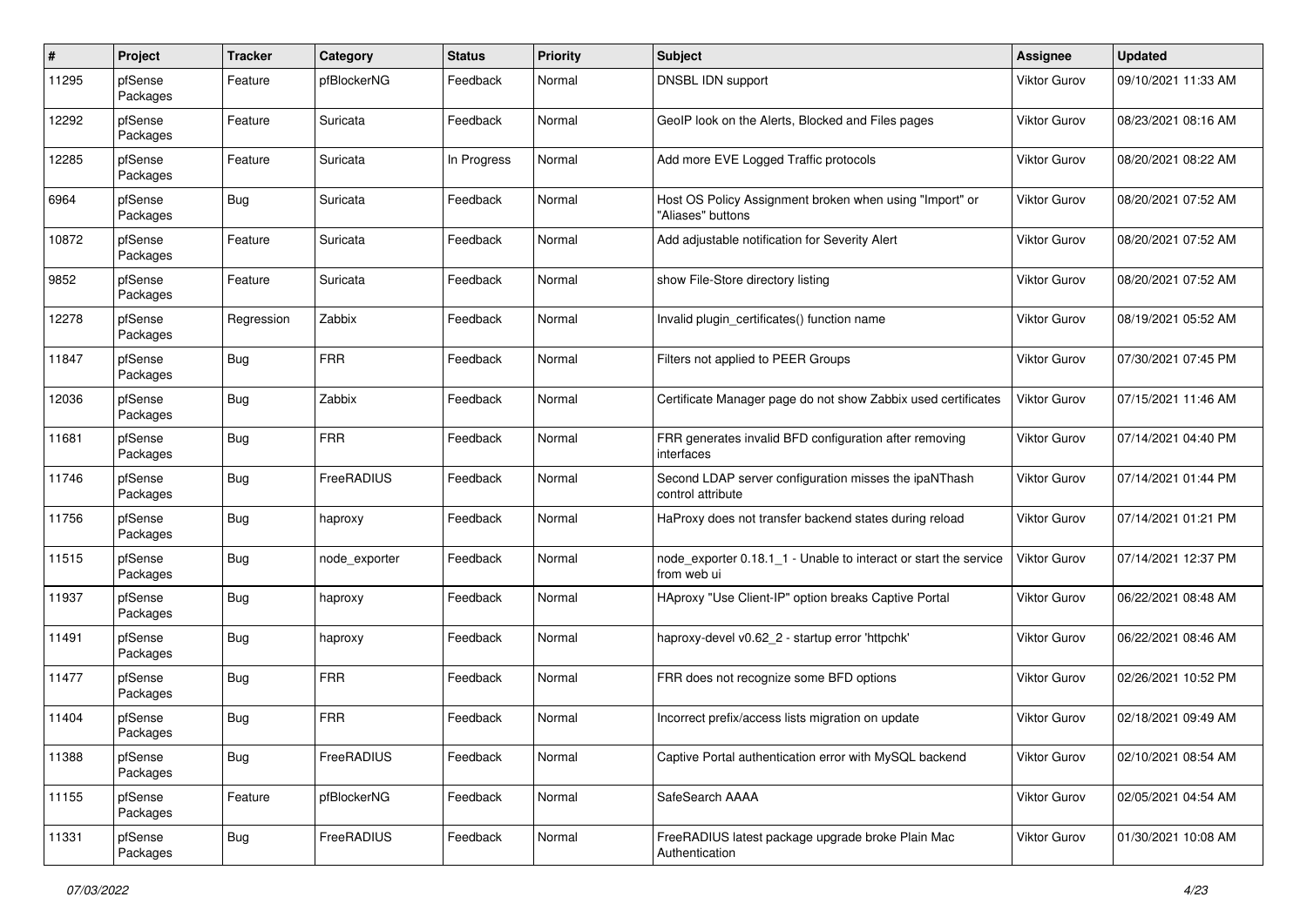| $\sharp$ | Project             | <b>Tracker</b> | Category              | <b>Status</b>                 | <b>Priority</b> | Subject                                                                               | <b>Assignee</b>                | <b>Updated</b>      |
|----------|---------------------|----------------|-----------------------|-------------------------------|-----------------|---------------------------------------------------------------------------------------|--------------------------------|---------------------|
| 4088     | pfSense<br>Packages | <b>Bug</b>     | squidguard            | Feedback                      | Normal          | Buggy squidgurd config file is created                                                | Viktor Gurov                   | 01/28/2021 10:01 AM |
| 11248    | pfSense<br>Packages | Feature        | squidguard            | Feedback                      | Normal          | SafeSearch update                                                                     | Viktor Gurov                   | 01/28/2021 10:01 AM |
| 11274    | pfSense<br>Packages | <b>Bug</b>     | ntop                  | Feedback                      | Normal          | ntopng https web server does not present full certificate chain                       | Viktor Gurov                   | 01/28/2021 09:51 AM |
| 10541    | pfSense<br>Packages | Feature        | Squid                 | Feedback                      | Normal          | Squid failover and load balancing                                                     | Viktor Gurov                   | 01/14/2021 07:34 AM |
| 11180    | pfSense<br>Packages | <b>Bug</b>     | Filer                 | Feedback                      | Normal          | Filer run action for files on sync that wan't been modified                           | Viktor Gurov                   | 01/08/2021 07:27 AM |
| 2386     | pfSense             | Feature        | Interfaces            | <b>Pull Request</b><br>Review | Normal          | Bridge member that is not an assigned interface                                       | Viktor Gurov                   | 12/02/2020 06:01 AM |
| 8794     | pfSense             | Feature        | <b>NTPD</b>           | New                           | Normal          | NTP authentiction                                                                     | Tod L                          | 08/05/2021 01:20 AM |
| 13298    | pfSense             | <b>Bug</b>     | <b>Dynamic DNS</b>    | <b>Pull Request</b><br>Review | Normal          | Dynv6 does not check response code when updating                                      | <b>Tiago Beling</b><br>d'Avila | 06/28/2022 12:01 PM |
| 13114    | pfSense<br>Packages | Bug            | <b>BIND</b>           | Feedback                      | Normal          | BIND calls rndc in rc stop when named is not running                                  | <b>Stuart Wyatt</b>            | 05/04/2022 12:41 PM |
| 11352    | pfSense             | <b>Bug</b>     | FreeBSD               | New                           | Low             | CTF types > 2^15 in the pfSense kernel config results in<br>DTrace failing            | Scott Long                     | 03/17/2021 02:52 AM |
| 8179     | pfSense             | <b>Bug</b>     | DHCP (IPv4)           | Feedback                      | Normal          | Incorrect reverse DNS zone in DHCP server config for<br>non-octet-aligned subnet mask | Renato Botelho                 | 02/09/2022 11:17 PM |
| 13282    | pfSense Plus        | <b>Bug</b>     | Aliases / Tables      | New                           | Normal          | FQDN Aliases Break if an Invalid Domain is Present in the<br>Chain                    | Reid Linnemann                 | 07/02/2022 08:50 PM |
| 13317    | pfSense             | Bug            | PHP Interpreter       | Feedback                      | Normal          | 'array_filter'' PHP Errors in ''interfaces.inc''                                      | Reid Linnemann                 | 06/30/2022 11:46 AM |
| 11545    | pfSense             | Regression     | Interfaces            | Feedback                      | Normal          | Primary interface address is not always used when VIPs are<br>present                 | Reid Linnemann                 | 06/28/2022 12:01 PM |
| 1831     | pfSense             | Feature        | <b>Captive Portal</b> | New                           | Normal          | Captive portal IPv6 support                                                           | Reid Linnemann                 | 06/28/2022 12:01 PM |
| 9296     | pfSense             | <b>Bug</b>     | Aliases / Tables      | Confirmed                     | Low             | Alias content is sometimes incomplete when mixing FQDN and<br>IP address              | Reid Linnemann                 | 06/18/2022 03:12 PM |
| 13215    | pfSense             | <b>Bug</b>     | <b>Captive Portal</b> | Assigned                      | Normal          | Allowed MAC/IP/Hostname traffic counts for authorized users                           | Reid Linnemann                 | 05/31/2022 05:31 PM |
| 13226    | pfSense             | <b>Bug</b>     | <b>Captive Portal</b> | Confirmed                     | Normal          | Captive Portal doesn't disconnect established OpenVPN link                            | Reid Linnemann                 | 05/30/2022 10:38 AM |
| 4451     | pfSense             | <b>Bug</b>     | DHCP (IPv4)           | New                           | Low             | Status DHCP Leases shows double entries for static entries<br>without IP address      | <b>Phillip Davis</b>           | 05/21/2022 04:55 PM |
| 7216     | pfSense             | Feature        | Web Interface         | New                           | Normal          | Allow user to choose date display format                                              | <b>Phillip Davis</b>           | 02/02/2018 04:20 PM |
| 11498    | pfSense             | Feature        | WireGuard             | New                           | Normal          | WireGuard does not pass multicast traffic to peer                                     | Peter Grehan                   | 03/19/2021 10:59 AM |
| 12462    | pfSense<br>Packages | Feature        | Telegraf              | <b>Pull Request</b><br>Review | Normal-package  | Telegraf: Add "devfs" to ignore fs                                                    | Offstage Roller                | 10/18/2021 09:03 AM |
| 9970     | pfSense             | Feature        | Captive Portal        | New                           | Low             | Captive Portal and SAML2 Integration                                                  | Mauro Braggio                  | 10/12/2020 07:39 AM |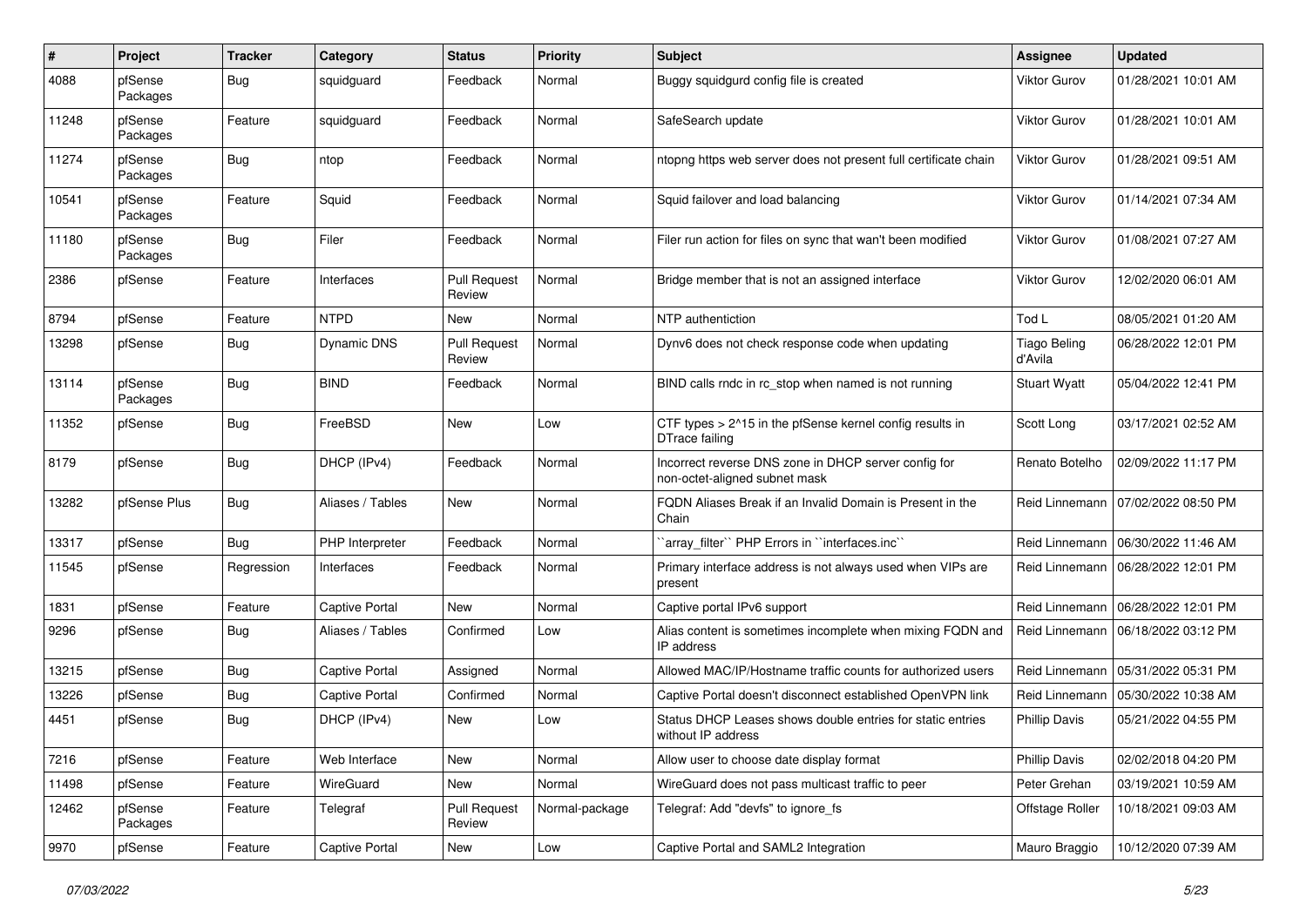| #     | Project      | <b>Tracker</b>     | Category                | <b>Status</b>                 | <b>Priority</b> | Subject                                                                                                     | <b>Assignee</b>       | <b>Updated</b>      |
|-------|--------------|--------------------|-------------------------|-------------------------------|-----------------|-------------------------------------------------------------------------------------------------------------|-----------------------|---------------------|
| 2693  | pfSense      | Feature            | Console Menu            | New                           | Normal          | Allow mapping mapping non-physical interfaces via console                                                   | Mathieu Simon         | 11/27/2012 03:00 PM |
| 13316 | pfSense      | Regression         | <b>Operating System</b> | Feedback                      | Normal          | 'vmstat -m'` value for ''temp'' is accounted for incorrectly,<br>resulting in underflows                    | Mateusz Guzik         | 06/29/2022 10:01 AM |
| 13014 | pfSense      | <b>Bug</b>         | <b>IPsec</b>            | New                           | Normal          | Charon.vici can get in a bad state                                                                          | Mateusz Guzik         | 06/28/2022 12:01 PM |
| 12079 | pfSense      | <b>Bug</b>         | <b>IGMP Proxy</b>       | New                           | Normal          | IGMPProxy: kernel panic, Sleeping thread owns a<br>non-sleepable lock                                       | Mateusz Guzik         | 06/28/2022 12:01 PM |
| 12849 | pfSense      | <b>Bug</b>         | <b>Operating System</b> | New                           | Normal          | pfsync kernel crash on reboot                                                                               | Mateusz Guzik         | 02/22/2022 02:02 PM |
| 12547 | pfSense      | <b>Bug</b>         | <b>Operating System</b> | Feedback                      | Normal          | unsheduled system reboot/crash                                                                              | Mateusz Guzik         | 12/01/2021 01:20 PM |
| 12144 | pfSense      | <b>Bug</b>         | <b>Operating System</b> | In Progress                   | Normal          | Bug in "df -t" filtering if two filesystems use the same<br>mountpoint                                      | Mateusz Guzik         | 09/10/2021 10:07 AM |
| 9349  | pfSense      | <b>Bug</b>         | <b>IPsec</b>            | Confirmed                     | Normal          | IPSec service start/stop/restart fails after settings change                                                | Markus<br>Stockhausen | 10/30/2020 01:33 PM |
| 13243 | pfSense      | <b>Bug</b>         | OpenVPN                 | <b>Pull Request</b><br>Review | Normal          | OpenVPN status for multi-user VPN shows info icon to display<br>RADIUS rules when there are none to display | Marcos<br>Mendoza     | 06/28/2022 12:01 PM |
| 7996  | pfSense      | <b>Bug</b>         | Web Interface           | <b>Pull Request</b><br>Review | Very Low        | Unnecessary link tag in login page                                                                          | Marcos<br>Mendoza     | 06/28/2022 12:01 PM |
| 13270 | pfSense Docs | <b>New Content</b> | OpenVPN                 | <b>Pull Request</b><br>Review | Normal          | OpenVPN client gateway is incorrect when the server does not<br>push routes                                 | Marcos<br>Mendoza     | 06/26/2022 12:54 PM |
| 13094 | pfSense      | Feature            | Packet Capture          | <b>Pull Request</b><br>Review | Normal          | Allow packet capture filtering in tagged packets                                                            | Marcos<br>Mendoza     | 04/24/2022 06:06 PM |
| 12495 | pfSense      | Feature            | <b>Dynamic DNS</b>      | <b>Pull Request</b><br>Review | Normal          | DynDNS: add deSEC IPv4&v6 simultaneos update                                                                | Lukas Wiest           | 11/01/2021 08:53 AM |
| 12494 | pfSense      | Feature            | <b>Dynamic DNS</b>      | <b>Pull Request</b><br>Review | Normal          | DynDNS: make simultaneous update of IP and LegacyIP<br>possible                                             | Lukas Wiest           | 11/01/2021 08:52 AM |
| 11626 | pfSense Plus | <b>Bug</b>         | Authentication          | New                           | Normal          | Google LDAP connection failed due to lack of SNI for TLS 1.3                                                | Luiz Souza            | 06/27/2022 07:23 AM |
| 9123  | pfSense      | <b>Bug</b>         | Interfaces              | Feedback                      | Very High       | Adding/configuring vlan on ixl-devices causes ag add macvlan<br>err -53, aq_error 14                        | Luiz Souza            | 05/16/2022 07:57 AM |
| 1819  | pfSense      | <b>Bug</b>         | <b>DNS Resolver</b>     | New                           | Normal          | DNS Resolver Not Registering DHCP Server Specified Domain<br>Name                                           | Luiz Souza            | 04/28/2022 01:53 PM |
| 8100  | pfSense      | Bug                | CARP                    | New                           | Normal          | pfsync Initially Deletes States on Primary for Connections<br>Established through Secondary                 | Luiz Souza            | 02/08/2022 12:59 PM |
| 7235  | pfSense      | <b>Bug</b>         | <b>IPsec</b>            | New                           | Normal          | 4860 has not got significant IPsec performance rising with<br>enabled HW acceleration                       | Luiz Souza            | 12/18/2021 04:32 PM |
| 8013  | pfSense      | <b>Bug</b>         | <b>IPsec</b>            | New                           | Normal          | IPsec MSS clamping value shared for IPv4 and IPv6                                                           | Luiz Souza            | 10/28/2021 01:37 PM |
| 4479  | pfSense      | <b>Bug</b>         | <b>Operating System</b> | New                           | Normal          | Firewall rules won't match GRE interface after applying IPSEC<br>transport encryption on GRE tunnel         | Luiz Souza            | 08/20/2021 08:46 AM |
| 8815  | pfSense      | <b>Bug</b>         | Interfaces              | New                           | Normal          | IP addresses are removed from interfaces when link is lost and<br>either IPv4 or IPv6 is dynamic            | Luiz Souza            | 07/21/2021 07:49 AM |
| 10708 | pfSense      | Bug                | Upgrade                 | New                           | Normal          | ZFS bootpool boot symlink issue                                                                             | Luiz Souza            | 03/08/2021 07:03 AM |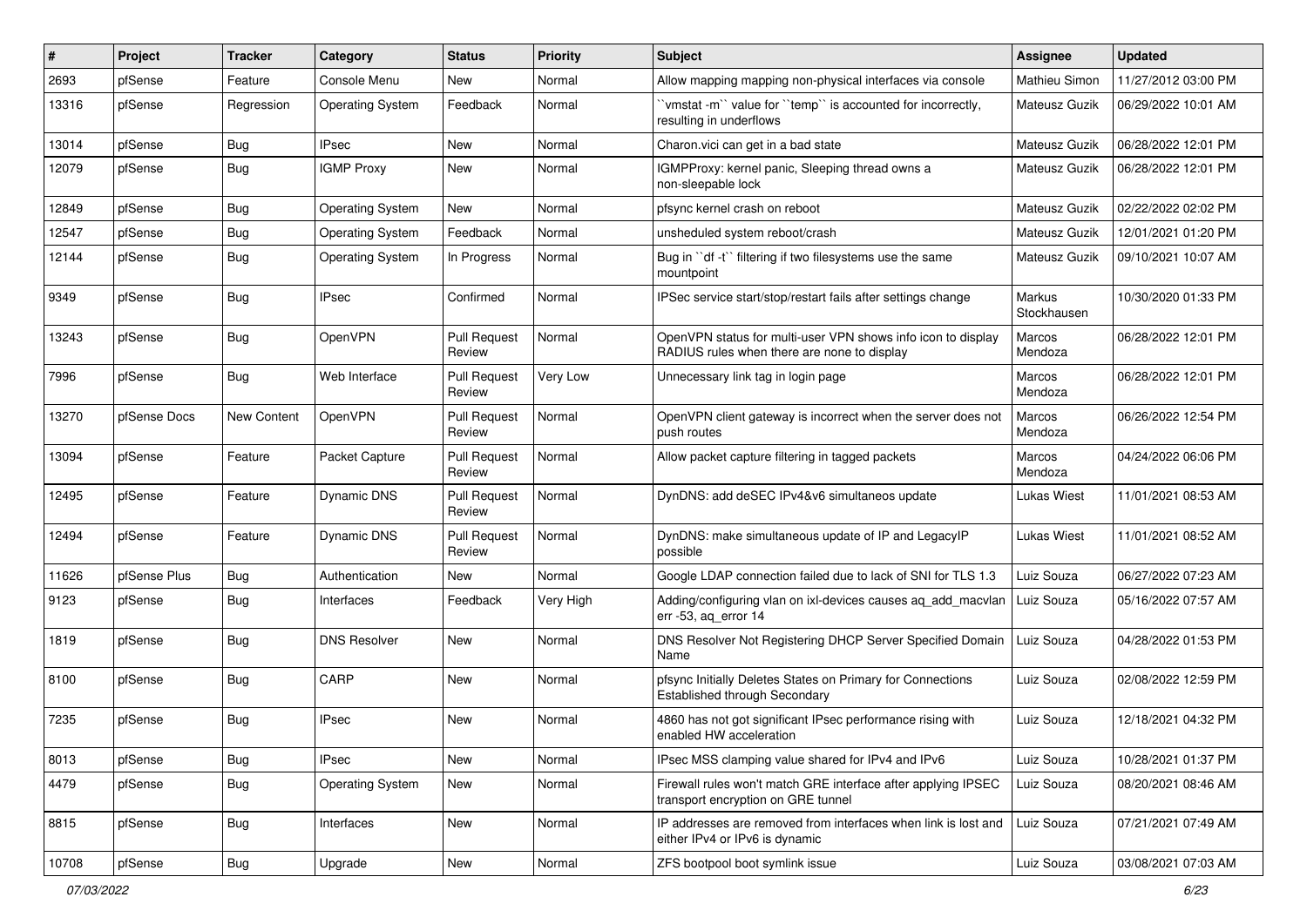| ∦     | Project             | <b>Tracker</b> | Category                            | <b>Status</b>                 | <b>Priority</b> | Subject                                                                                               | <b>Assignee</b> | <b>Updated</b>      |
|-------|---------------------|----------------|-------------------------------------|-------------------------------|-----------------|-------------------------------------------------------------------------------------------------------|-----------------|---------------------|
| 4405  | pfSense             | Feature        | <b>Traffic Shaper</b><br>(ALTQ)     | In Progress                   | Normal          | Traffic shaping doesn't work when applied to a bridge interface                                       | Luiz Souza      | 02/09/2021 12:05 PM |
| 7389  | pfSense             | Bug            | <b>Traffic Shaper</b><br>(Limiters) | In Progress                   | Normal          | Limiter does not work with transparent proxy                                                          | Luiz Souza      | 02/01/2021 03:31 PM |
| 8611  | pfSense             | <b>Bug</b>     | Interfaces                          | In Progress                   | Normal          | unable to receive IPv6 RA's on SG-1000, default route lost                                            | Luiz Souza      | 02/01/2021 03:31 PM |
| 8964  | pfSense             | <b>Bug</b>     | <b>IPsec</b>                        | New                           | High            | IPsec async cryptography advanced setting - TCP traffic not<br>passing through                        | Luiz Souza      | 12/08/2020 12:09 PM |
| 6333  | pfSense             | <b>Bug</b>     | Gateway Monitoring                  | Confirmed                     | Normal          | Bootup starts/restarts dpinger multiple times                                                         | Luiz Souza      | 11/16/2020 01:11 PM |
| 10875 | pfSense             | Bug            | Gateways                            | New                           | Normal          | PPP periodic reset does not fully restore gateway group<br>round-robin functionality                  | Luiz Souza      | 11/05/2020 07:44 AM |
| 8192  | pfSense             | Bug            | Gateway Monitoring                  | New                           | Low             | dpinger - Change in ISP link-local IPv6 address drops<br>connectivity                                 | Luiz Souza      | 11/05/2020 07:31 AM |
| 10904 | pfSense             | Feature        | <b>DHCP Relay</b>                   | <b>Pull Request</b><br>Review | Normal          | Support vti interfaces in dhcrelay                                                                    | Luiz Souza      | 10/12/2020 07:35 AM |
| 4298  | pfSense             | <b>Bug</b>     | <b>SNMP</b>                         | Assigned                      | Very Low        | Excessive errors from snmpd                                                                           | Luiz Souza      | 09/13/2020 08:21 AM |
| 8324  | pfSense             | <b>Bug</b>     | Hardware / Drivers                  | <b>New</b>                    | Normal          | bxe cards require promisc for OSPF                                                                    | Luiz Souza      | 05/25/2020 03:19 PM |
| 6295  | pfSense             | Bug            | <b>Traffic Shaper</b><br>(Limiters) | New                           | Normal          | Crash upon applying CODELQ to untagged parent interface<br>when also applied to daughter VLAN         | Luiz Souza      | 08/20/2019 02:44 PM |
| 7212  | pfSense             | Feature        | Hardware / Drivers                  | New                           | Normal          | Provide Driver for SG-1000 Crypto Accelerator                                                         | Luiz Souza      | 08/20/2019 08:46 AM |
| 4796  | pfSense             | Feature        | Routing                             | New                           | Normal          | Support Multiple FIBs in pfSense                                                                      | Luiz Souza      | 09/22/2017 12:12 AM |
| 3824  | pfSense             | <b>Bug</b>     | <b>Traffic Shaper</b><br>(Limiters) | Confirmed                     | Normal          | Limiters on bridge break traffic outside locally-configured IP<br>subnets                             | Luiz Souza      | 11/03/2016 07:16 PM |
| 6220  | pfSense             | Bug            | <b>Operating System</b>             | Confirmed                     | Normal          | state mismatch with host-initiated traffic matching binat to IP not<br>locally assigned               | Luiz Souza      | 06/08/2016 09:23 AM |
| 6023  | pfSense<br>Packages | i Bug          | Suricata                            | New                           | Low             | Traffic Shaper (pfsense 2.3) Suricata V3.0 Inline Mode<br>Operation                                   | Luiz Souza      | 04/15/2016 05:59 AM |
| 4406  | pfSense             | <b>Bug</b>     | <b>Operating System</b>             | Confirmed                     | Normal          | ALTQ problems with wireless cloned interfaces                                                         | Luiz Souza      | 11/19/2015 12:06 AM |
| 13323 | pfSense             | <b>Bug</b>     | <b>Captive Portal</b>               | New                           | Normal          | Captive Portal breaks policy based routing for mac address<br>bypassed clients after upgrade to 22.05 | Kristof Provost | 06/30/2022 09:46 AM |
| 13303 | pfSense             | Bug            | Dynamic DNS                         | <b>Pull Request</b><br>Review | Normal          | DynDNS - DNSExit no longer working                                                                    | Koen Zomers     | 06/28/2022 12:01 PM |
| 11797 | pfSense<br>Packages | <b>Bug</b>     | <b>Status Traffic Totals</b>        | New                           | Normal          | Traffic Totals lost upon reboot when using a ramdisk for /var<br>and /tmp                             | John Cornwell   | 04/10/2021 06:27 PM |
| 4632  | pfSense             | Feature        | <b>Operating System</b>             | New                           | Normal          | Support for Multipath TCP (MPTCP)                                                                     | Jim Thompson    | 03/01/2022 05:39 AM |
| 6742  | pfSense             | Feature        | Authentication                      | New                           | Normal          | OAuth2 authentication for OpenVPN (and for FreeRadius)                                                | Jim Thompson    | 10/19/2020 09:19 AM |
| 3377  | pfSense             | Feature        | <b>Captive Portal</b>               | New                           | Normal          | OAuth2 authentication in captive portal                                                               | Jim Thompson    | 10/19/2020 09:13 AM |
| 5616  | pfSense             | Feature        | Wireless                            | New                           | Normal          | Incorrect Wireless Channel                                                                            | Jim Thompson    | 10/09/2016 03:33 PM |
| 13318 | pfSense             | Bug            | Web Interface                       | Feedback                      | Low             | NDP Table not showing hostname                                                                        | Jim Pingle      | 07/02/2022 02:57 AM |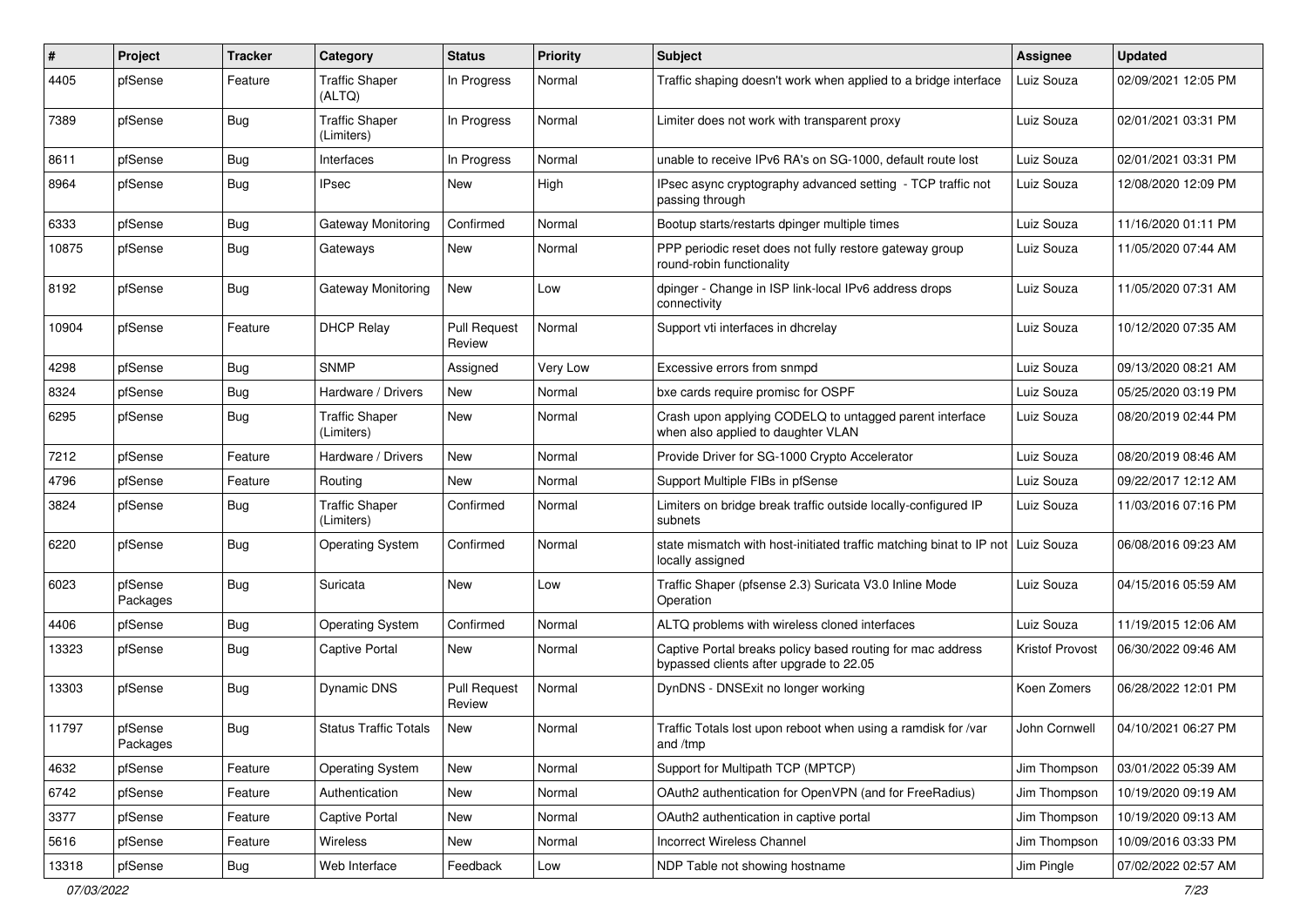| ∦     | Project             | <b>Tracker</b> | Category                   | <b>Status</b>                 | <b>Priority</b> | Subject                                                                                                                                                   | <b>Assignee</b> | <b>Updated</b>      |
|-------|---------------------|----------------|----------------------------|-------------------------------|-----------------|-----------------------------------------------------------------------------------------------------------------------------------------------------------|-----------------|---------------------|
| 12811 | pfSense             | <b>Bug</b>     | <b>Gateway Monitoring</b>  | New                           | Normal          | Services are not restarted when PPP interfaces connect                                                                                                    | Jim Pingle      | 06/30/2022 03:18 AM |
| 13228 | pfSense             | Bug            | Interfaces                 | New                           | Normal          | Recovering interface gateway may not be added back into<br>gateway groups and rules when expected                                                         | Jim Pingle      | 06/29/2022 04:31 PM |
| 13132 | pfSense             | <b>Bug</b>     | Backup / Restore           | New                           | Normal          | Two SSHDATA Sections in Restored Config Breaks Unit                                                                                                       | Jim Pingle      | 06/29/2022 07:53 AM |
| 13310 | pfSense             | Bug            | Rules / NAT                | Feedback                      | Normal          | Each line in the NPt destination IPv6 prefix list also contains the<br>network of the previous line when multiple choices are present                     | Jim Pingle      | 06/28/2022 12:01 PM |
| 13258 | pfSense             | Bug            | Console Menu               | <b>Pull Request</b><br>Review | Low             | secret menu option 100                                                                                                                                    | Jim Pingle      | 06/28/2022 12:01 PM |
| 13272 | pfSense             | <b>Bug</b>     | <b>Captive Portal</b>      | <b>Pull Request</b><br>Review | Very Low        | Voucher CSV output has leading space before voucher code                                                                                                  | Jim Pingle      | 06/28/2022 12:01 PM |
| 13245 | pfSense             | Feature        | Aliases / Tables           | <b>Pull Request</b><br>Review | Normal          | Type column on Alias lists                                                                                                                                | Jim Pingle      | 06/28/2022 12:01 PM |
| 13240 | pfSense             | Bug            | Rules / NAT                | New                           | Normal          | User is forced to pick an NPt destination IPv6 prefix length even Jim Pingle<br>when choosing a drop-down entry which contains a defined<br>prefix length |                 | 06/28/2022 12:01 PM |
| 13250 | pfSense             | Todo           | DHCP (IPv4)                | <b>New</b>                    | Very Low        | Clean up DHCP Server option language                                                                                                                      | Jim Pingle      | 06/28/2022 12:01 PM |
| 12942 | pfSense             | Bug            | Gateways                   | New                           | Normal          | Code to kill states for old gateway when reconnecting an<br>interface is incorrect                                                                        | Jim Pingle      | 06/28/2022 12:01 PM |
| 12549 | pfSense             | Regression     | <b>IPsec</b>               | <b>New</b>                    | Normal          | Per-user Mobile IPsec settings are not applied to connecting<br>mobile clients                                                                            | Jim Pingle      | 06/28/2022 12:01 PM |
| 12335 | pfSense             | <b>Bug</b>     | <b>IPsec</b>               | New                           | Normal          | IPsec DNS inefficiency                                                                                                                                    | Jim Pingle      | 06/28/2022 12:01 PM |
| 11539 | pfSense             | <b>Bug</b>     | <b>IPsec</b>               | Feedback                      | Normal          | Mobile IPsec "split_include" value of 0.0.0.0/0 causes some<br>clients to fail                                                                            | Jim Pingle      | 06/28/2022 12:01 PM |
| 13211 | pfSense Docs        | New Content    | OpenVPN                    | Feedback                      | Normal          | OpenVPN DCO Documentation                                                                                                                                 | Jim Pingle      | 06/15/2022 10:42 AM |
| 13255 | pfSense<br>Packages | Todo           | OpenVPN Client<br>Export   | New                           | Normal          | Set PKCS#12 algorithm when exporting OpenVPN ZIP or<br>Windows bundles                                                                                    | Jim Pingle      | 06/08/2022 10:37 AM |
| 13088 | pfSense             | <b>Bug</b>     | OpenVPN                    | New                           | Normal          | OpenVPN Client Overrides: properly hide/show form fields                                                                                                  | Jim Pingle      | 06/08/2022 09:15 AM |
| 12963 | pfSense<br>Packages | Feature        | Nmap                       | Feedback                      | Normal          | Run nmap scans in the background                                                                                                                          | Jim Pingle      | 06/06/2022 06:55 PM |
| 13229 | pfSense Docs        | Todo           | Captive Portal             | Feedback                      | Normal          | Update documentation for IPFW to PF transition for Limiters<br>and Captive Portal                                                                         | Jim Pingle      | 05/27/2022 03:04 PM |
| 13223 | pfSense Docs        | New Content    | Routing / Gateways         | Feedback                      | Normal          | Document new gateway state killing behavior                                                                                                               | Jim Pingle      | 05/27/2022 01:59 PM |
| 13108 | pfSense Docs        | Todo           | Installation /<br>Upgrades | New                           | Normal          | ZFS filesystem implications                                                                                                                               | Jim Pingle      | 04/27/2022 03:18 PM |
| 13090 | pfSense             | Bug            | OpenVPN                    | New                           | Normal          | OpenVPN: do not use legacy deprecated netbios settings                                                                                                    | Jim Pingle      | 04/22/2022 11:19 AM |
| 13085 | pfSense             | Feature        | OpenVPN                    | <b>Pull Request</b><br>Review | Normal          | OpenVPN: expose NBDD servers in GUI + fix GUI bugs                                                                                                        | Jim Pingle      | 04/22/2022 11:09 AM |
| 13089 | pfSense             | Bug            | OpenVPN                    | New                           | Normal          | OpenVPN: fix some netbios options were preserved even if teh<br>Netbios option was unchecked                                                              | Jim Pingle      | 04/22/2022 11:06 AM |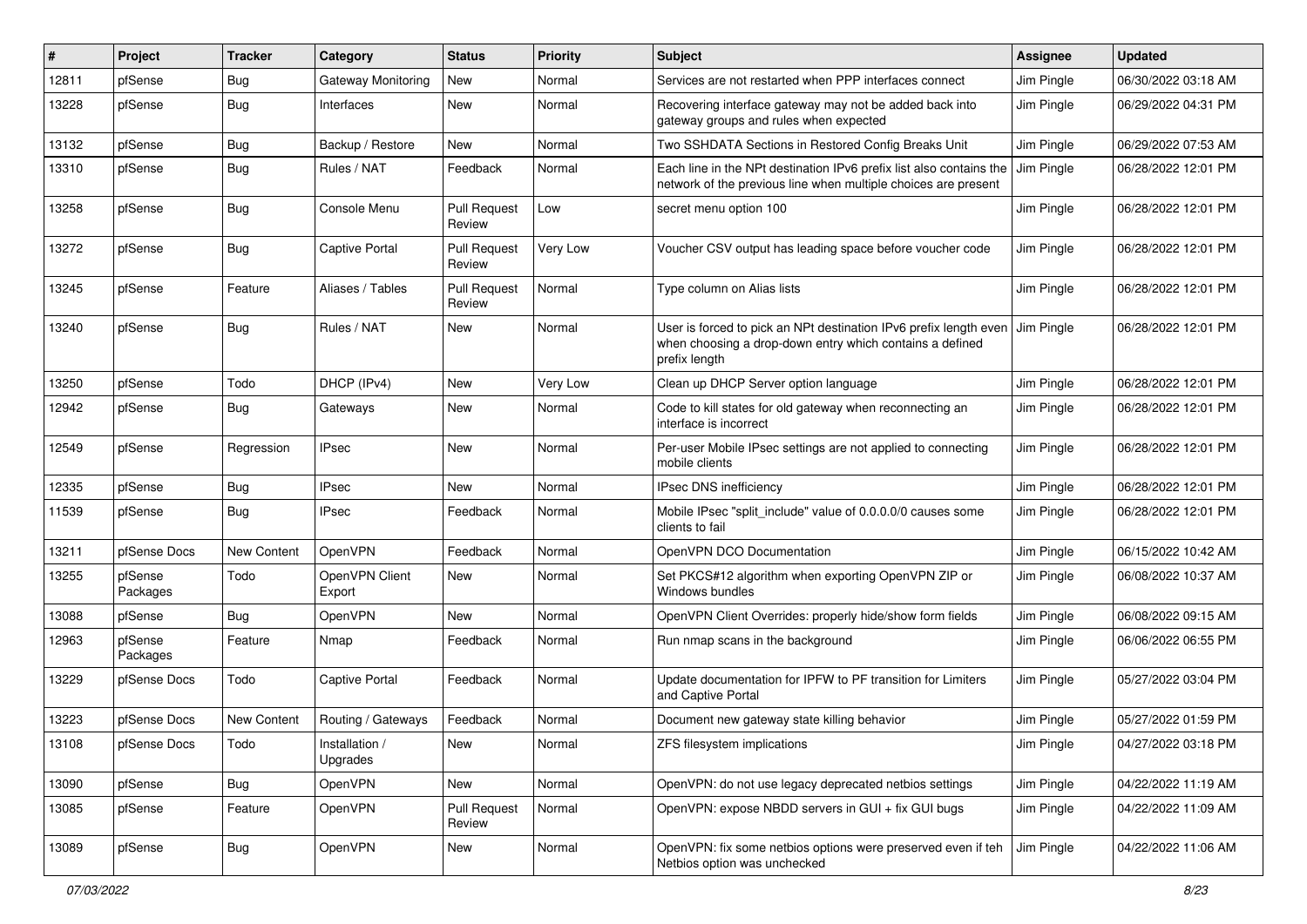| #     | <b>Project</b>      | <b>Tracker</b>     | Category                    | <b>Status</b> | Priority | <b>Subject</b>                                                                     | <b>Assignee</b> | <b>Updated</b>      |
|-------|---------------------|--------------------|-----------------------------|---------------|----------|------------------------------------------------------------------------------------|-----------------|---------------------|
| 13054 | pfSense             | Feature            | Package System              | New           | Normal   | Package plugin hook for web server configuration stanzas                           | Jim Pingle      | 04/12/2022 03:04 PM |
| 13020 | pfSense Docs        | Todo               | <b>Firewall Rules</b>       | <b>New</b>    | Normal   | easyrule command documentation should document<br>permissible wildcards            | Jim Pingle      | 04/04/2022 08:01 AM |
| 12980 | pfSense Docs        | Todo               | OpenVPN                     | Feedback      | Normal   | Add warnings against OpenVPN Shared Key mode                                       | Jim Pingle      | 03/24/2022 02:11 PM |
| 12978 | pfSense Docs        | Correction         | Monitoring                  | <b>New</b>    | Normal   | Correction to iftop section of Monitoring Bandwidth Usage                          | Jim Pingle      | 03/23/2022 11:18 AM |
| 12863 | pfSense             | Feature            | Authentication              | New           | Very Low | dynamically tune sha512crypt rounds                                                | Jim Pingle      | 03/19/2022 12:53 PM |
| 11879 | pfSense<br>Packages | Feature            | <b>ACME</b>                 | Feedback      | Normal   | Add support for SSL.com ACME server                                                | Jim Pingle      | 03/02/2022 02:03 PM |
| 12475 | pfSense<br>Packages | <b>Bug</b>         | OpenVPN Client<br>Export    | Feedback      | Normal   | OpenVPN Client Export does not show certificate without<br>private key             | Jim Pingle      | 02/17/2022 08:24 AM |
| 9200  | pfSense<br>Packages | Todo               | <b>ACME</b>                 | <b>New</b>    | Normal   | Add DNS support for Google domain to Acme manager                                  | Jim Pingle      | 02/15/2022 03:16 AM |
| 8516  | pfSense<br>Packages | Bug                | FreeRADIUS                  | New           | Normal   | FreeRADIUS requires settings re-saved after pfSense upgrade                        | Jim Pingle      | 12/31/2021 05:58 PM |
| 11130 | pfSense<br>Packages | Feature            | <b>FRR</b>                  | Feedback      | Normal   | FRR RIP support                                                                    | Jim Pingle      | 12/31/2021 04:19 PM |
| 12565 | pfSense Docs        | <b>New Content</b> | OpenVPN                     | New           | Normal   | Document new "Duplicate Connection Limit" option on<br>OpenVPN server instances    | Jim Pingle      | 12/06/2021 08:07 AM |
| 9370  | pfSense Docs        | Correction         | General                     | In Progress   | Normal   | Update old screenshots                                                             | Jim Pingle      | 12/03/2021 09:55 AM |
| 6624  | pfSense             | <b>Bug</b>         | <b>IPsec</b>                | Confirmed     | Normal   | changes in IPsec config should down the connection                                 | Jim Pingle      | 08/02/2021 12:08 PM |
| 12160 | pfSense<br>Packages | Regression         | syslog-ng                   | Feedback      | High     | An invalid configuration is generated when choosing TLS as the<br>default protocol | Jim Pingle      | 07/23/2021 03:27 PM |
| 11997 | pfSense<br>Packages | Bug                | <b>IPsec Profile Wizard</b> | <b>New</b>    | Normal   | Add Support for Android Strongswan Profiles in the Profile<br>Wizard               | Jim Pingle      | 07/10/2021 07:51 PM |
| 9369  | pfSense Docs        | <b>New Content</b> | Packages                    | <b>New</b>    | Normal   | Document remaining packages                                                        | Jim Pingle      | 04/14/2021 03:39 PM |
| 11204 | pfSense<br>Packages | Bug                | <b>NET-SNMP</b>             | Feedback      | Normal   | Fix net-snmp logging to syslog                                                     | Jim Pingle      | 03/19/2021 05:10 AM |
| 9608  | pfSense Docs        | Correction         | Recipes                     | New           | Low      | Feedback on Virtualization - Virtualizing pfSense with Hyper-V                     | Jim Pingle      | 03/06/2021 04:29 PM |
| 11145 | pfSense Docs        | Correction         | Virtualization              | <b>New</b>    | Very Low | Feedback on pfSense Configuration Recipes - Virtualizing<br>pfSense with Hyper-V   | Jim Pingle      | 03/06/2021 04:14 PM |
| 11471 | pfSense Docs        | Todo               | Development                 | <b>New</b>    | Low      | Feedback on Development - Developing Packages                                      | Jim Pingle      | 02/19/2021 02:52 PM |
| 11345 | pfSense<br>Packages | Bug                | <b>FRR</b>                  | Feedback      | Normal   | FRR-OSPF - No "prefix-list" possible                                               | Jim Pingle      | 02/04/2021 11:03 PM |
| 11301 | pfSense<br>Packages | Feature            | <b>FRR</b>                  | Feedback      | Normal   | Switch FRR to use default rc file as a service control base                        | Jim Pingle      | 01/28/2021 09:35 AM |
| 10789 | pfSense<br>Packages | Feature            | <b>FRR</b>                  | Feedback      | Normal   | FRR integrated configuration and hitless reloads                                   | Jim Pingle      | 01/20/2021 11:16 PM |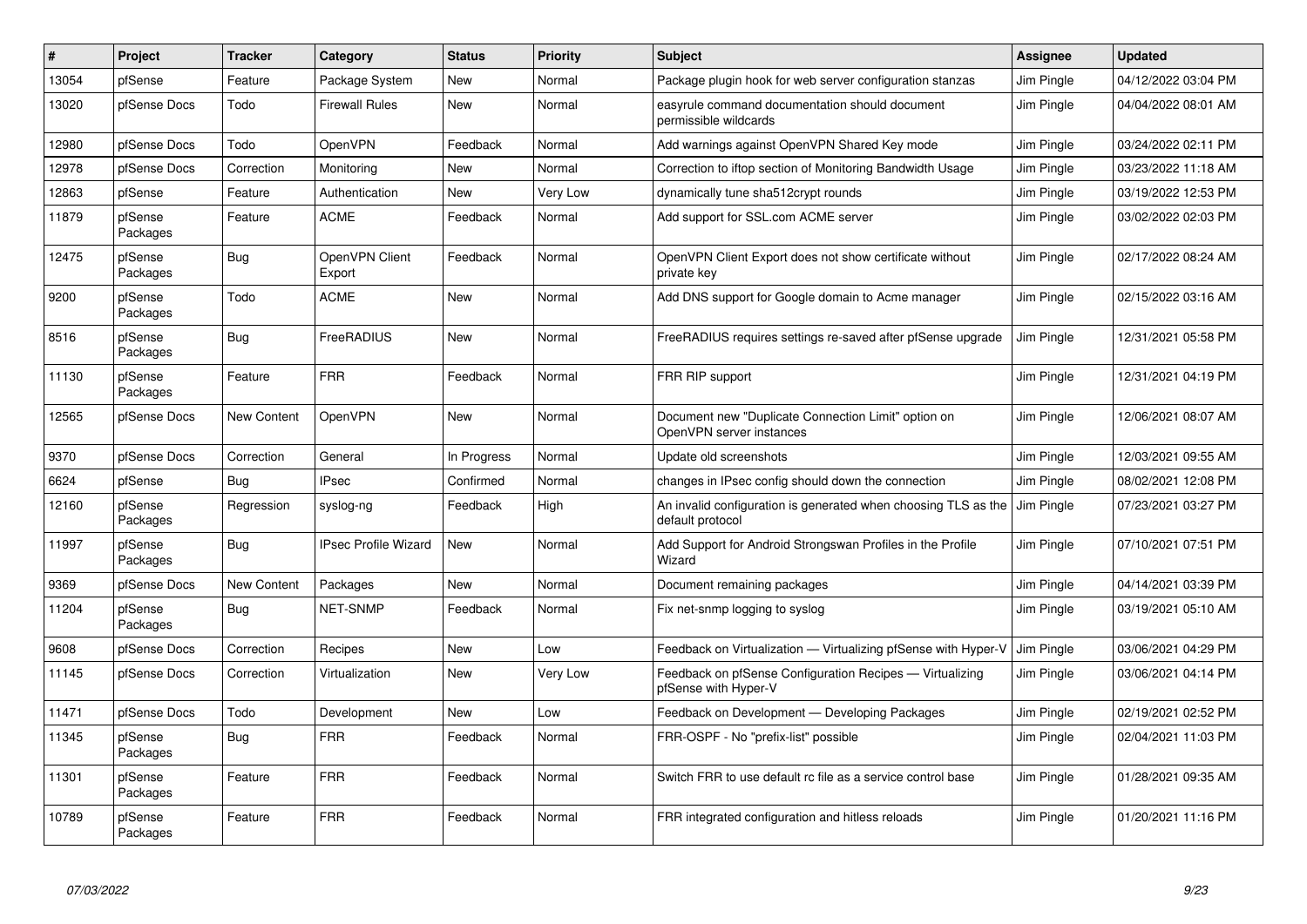| #     | Project             | <b>Tracker</b>     | Category              | <b>Status</b>                 | <b>Priority</b> | <b>Subject</b>                                                                                          | Assignee   | <b>Updated</b>      |
|-------|---------------------|--------------------|-----------------------|-------------------------------|-----------------|---------------------------------------------------------------------------------------------------------|------------|---------------------|
| 11206 | pfSense<br>Packages | Feature            | <b>FRR</b>            | <b>Pull Request</b><br>Review | Normal          | <b>FRR 7.5</b>                                                                                          | Jim Pingle | 01/08/2021 12:47 PM |
| 11195 | pfSense Docs        | Correction         | Recipes               | New                           | Normal          | Feedback on pfSense Configuration Recipes - Accessing a<br>CPE/Modem from Inside the Firewall           | Jim Pingle | 12/30/2020 01:13 PM |
| 11071 | pfSense Docs        | <b>New Content</b> | <b>DHCP</b>           | New                           | Normal          | Feedback on Services - IPv6 Router Advertisements                                                       | Jim Pingle | 12/08/2020 09:25 AM |
| 11067 | pfSense Docs        | Correction         | <b>Wireless</b>       | New                           | Normal          | Feedback on Wireless — Recommended Wireless Hardware                                                    | Jim Pingle | 11/16/2020 07:17 AM |
| 10924 | pfSense Docs        | Correction         | Recipes               | New                           | Normal          | Feedback on Virtualization - Virtualizing pfSense with VMware<br>vSphere / ESXi                         | Jim Pingle | 09/23/2020 03:46 PM |
| 9685  | pfSense Docs        | Correction         | <b>Firewall Rules</b> | New                           | Normal          | Feedback on Firewall - Floating Rules                                                                   | Jim Pingle | 09/23/2020 02:57 PM |
| 9454  | pfSense Docs        | Correction         | Interfaces            | New                           | Low             | Feedback on IDS / IPS - Snort Suppression Lists                                                         | Jim Pingle | 09/23/2020 02:44 PM |
| 9374  | pfSense Docs        | Correction         | Recipes               | New                           | Normal          | Feedback on Virtualization - Virtualizing pfSense with Hyper-V                                          | Jim Pingle | 09/23/2020 02:40 PM |
| 8852  | pfSense Docs        | Correction         | <b>DHCP</b>           | New                           | Normal          | [feedback form] Unclear about "Client Identifier" in a static<br>mapping                                | Jim Pingle | 09/23/2020 02:30 PM |
| 10821 | pfSense Docs        | Correction         | General               | New                           | Normal          | Use neutral language alternatives                                                                       | Jim Pingle | 09/23/2020 10:43 AM |
| 9310  | pfSense Docs        | Correction         | Products              | New                           | Normal          | Appliances with internal switch need the MAC Address section<br>of their Getting Started guides updated | Jim Pingle | 09/23/2020 10:24 AM |
| 9545  | pfSense<br>Packages | Feature            | <b>FRR</b>            | New                           | Normal          | Enable MULTIPATH in FRR                                                                                 | Jim Pingle | 09/18/2020 12:52 PM |
| 8380  | pfSense             | <b>Bug</b>         | OpenVPN               | New                           | Normal          | OpenVPN RADIUS password length is not constant                                                          | Jim Pingle | 07/17/2020 11:46 AM |
| 10653 | pfSense<br>Packages | Feature            | <b>FRR</b>            | New                           | Normal          | Allow to download frr status                                                                            | Jim Pingle | 06/11/2020 01:21 AM |
| 10482 | pfSense Docs        | Correction         | Virtualization        | <b>New</b>                    | Normal          | In AWS, Get System Log may not show output and Get<br>Instance Screenshot may need to be used           | Jim Pingle | 04/20/2020 09:07 AM |
| 10294 | pfSense<br>Packages | Bug                | <b>FRR</b>            | <b>New</b>                    | Normal          | FRR Route Counts Incorrect on Status Page                                                               | Jim Pingle | 02/26/2020 11:08 AM |
| 9889  | pfSense             | Bug                | Certificates          | New                           | Very Low        | CRL check for Intermediate CA CRLs fails                                                                | Jim Pingle | 11/08/2019 11:03 AM |
| 7248  | pfSense             | Feature            | <b>IPsec</b>          | New                           | Normal          | Web UI for IPSec settings should warn about poor security<br>choices                                    | Jim Pingle | 10/31/2019 12:15 PM |
| 8315  | pfSense<br>Packages | Bug                | Mail report           | Feedback                      | Normal          | Mail Report mail_report_send() behavior different than<br>notify_via_smtp()                             | Jim Pingle | 09/24/2019 10:12 AM |
| 1979  | pfSense             | Feature            | Aliases / Tables      | New                           | Normal          | Add some default read-only system aliases                                                               | Jim Pingle | 08/21/2019 11:01 AM |
| 9335  | pfSense<br>Packages | Bug                | haproxy               | Feedback                      | Normal          | Stored XSS in HAProxy / haproxy_listeners_edit.php                                                      | Jim Pingle | 02/18/2019 09:35 AM |
| 9141  | pfSense<br>Packages | Feature            | <b>FRR</b>            | New                           | Very Low        | FRR xmlrpc                                                                                              | Jim Pingle | 11/26/2018 07:49 AM |
| 6569  | pfSense             | Feature            | <b>NTPD</b>           | New                           | Normal          | Support Rockwell ZODIAC binary protocol (Jupiter receiver) for<br>high precision                        | Jim Pingle | 07/18/2016 11:45 AM |
| 84    | pfSense             | Feature            | Web Interface         | New                           | Low             | Nightly Filter Summary E-Mail                                                                           | Jim Pingle | 04/03/2010 06:22 PM |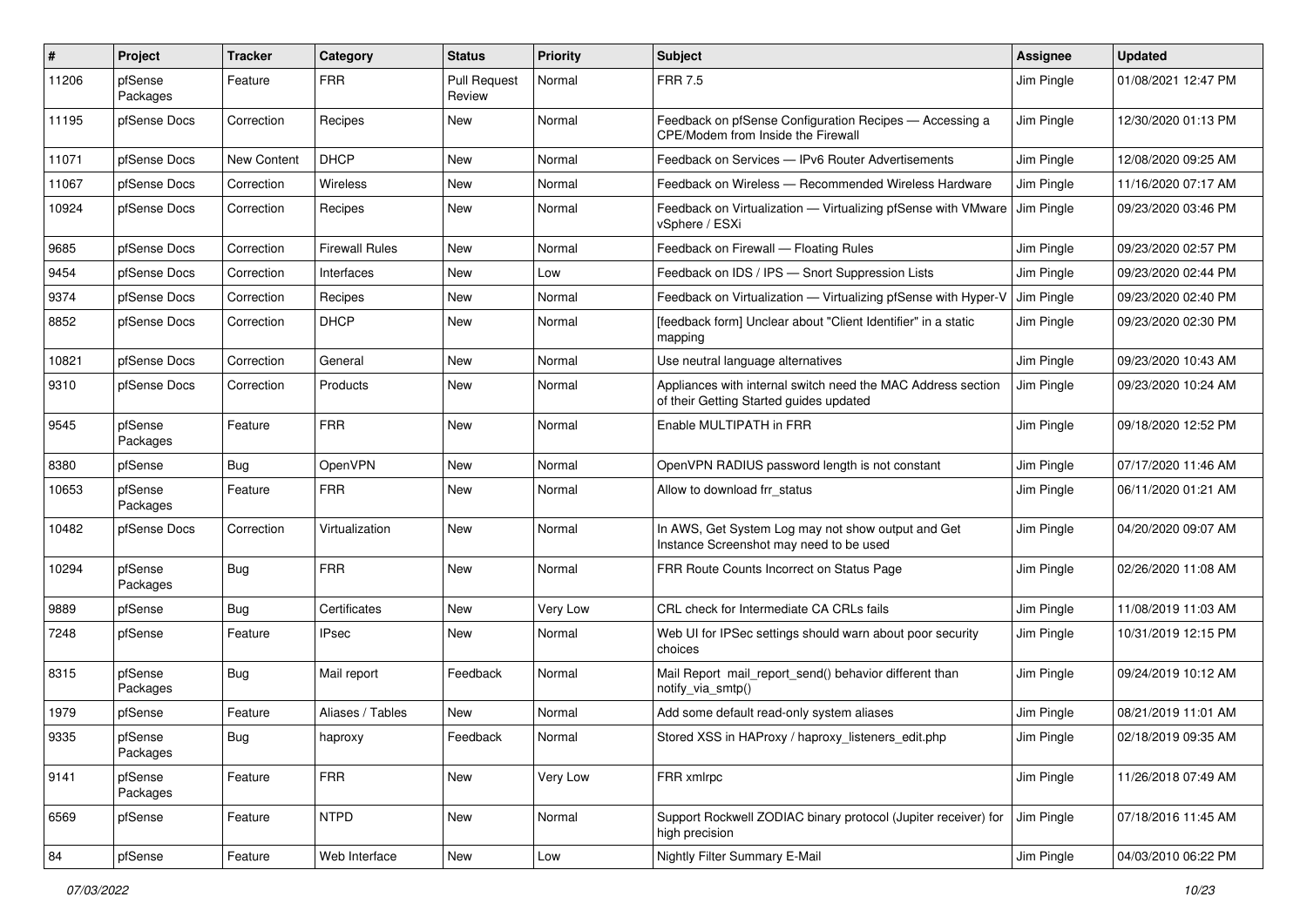| #     | Project             | <b>Tracker</b> | Category                            | <b>Status</b>                 | <b>Priority</b> | Subject                                                                                                                | <b>Assignee</b>        | <b>Updated</b>      |
|-------|---------------------|----------------|-------------------------------------|-------------------------------|-----------------|------------------------------------------------------------------------------------------------------------------------|------------------------|---------------------|
| 7400  | pfSense             | <b>Bug</b>     | <b>Traffic Graphs</b>               | Assigned                      | Normal          | Traffic Graphs show bad data on 2.3.3 1                                                                                | Jared Dillard          | 12/31/2021 05:47 PM |
| 7387  | pfSense             | Bug            | Dashboard                           | New                           | Low             | New Traffic Graph in dashboard resets inverted view to normal<br>view                                                  | Jared Dillard          | 12/11/2021 08:14 PM |
| 10429 | pfSense<br>Packages | Bug            | <b>Status Traffic Totals</b>        | New                           | Normal          | Status Traffic Total broken 2.4.5                                                                                      | <b>Jared Dillard</b>   | 02/27/2021 07:55 PM |
| 10892 | pfSense             | Bug            | Rules / NAT                         | New                           | Low             | Large number of VLAN/LANs make floating rules are to read                                                              | Jared Dillard          | 02/01/2021 03:29 PM |
| 7267  | pfSense<br>Packages | Bug            | <b>Status Traffic Totals</b>        | New                           | Normal          | Status Traffic Totals - Stacked Bar - Scale not high enough                                                            | Jared Dillard          | 11/18/2020 07:38 AM |
| 9537  | pfSense<br>Packages | I Bug          | <b>Status Traffic Totals</b>        | <b>New</b>                    | Normal          | One month offset in displayed data between time changes                                                                | Jared Dillard          | 05/01/2020 08:27 AM |
| 7398  | pfSense             | Feature        | Traffic Graphs                      | Assigned                      | Normal          | Show average value of bandwidth in/out on Dashboard trafic<br>graph                                                    | <b>Jared Dillard</b>   | 08/21/2019 08:56 AM |
| 6696  | pfSense             | Bug            | <b>Traffic Shaper</b><br>(ALTQ)     | New                           | Low             | Add configure link to Status > Queues error message if traffic<br>shaping not configured                               | <b>Jared Dillard</b>   | 08/21/2019 08:55 AM |
| 6026  | pfSense             | Bug            | Rules / NAT                         | New                           | Low             | webinterface, firewall rules, wrapping of columns or visible<br>(horizontal) scrollbar needed when contents doesnt fit | <b>Jared Dillard</b>   | 08/20/2019 03:40 PM |
| 8274  | pfSense             | Feature        | <b>Traffic Graphs</b>               | New                           | Normal          | Reverse Inverse Traffic Graph View                                                                                     | Jared Dillard          | 08/14/2019 10:31 AM |
| 8349  | pfSense             | Feature        | <b>Traffic Graphs</b>               | New                           | Normal          | Show the actual numerical information (upload/download<br>speeds) in the traffic graph dashboard widget                | Jared Dillard          | 02/28/2018 09:42 AM |
| 6752  | pfSense<br>Packages | Todo           | <b>Status Traffic Totals</b>        | New                           | Low             | Traffic Totals Data Summary Graph                                                                                      | Jared Dillard          | 11/08/2017 08:58 AM |
| 5367  | pfSense             | <b>Bug</b>     | Web Interface                       | New                           | Normal          | Safari repeatedly tries to reload dashboard                                                                            | <b>Jared Dillard</b>   | 08/22/2016 11:08 AM |
| 6727  | pfSense             | Todo           | Web Interface                       | New                           | Very Low        | Missing file apple-touch-icon-precomposed.png?                                                                         | <b>Jared Dillard</b>   | 08/18/2016 02:10 PM |
| 6697  | pfSense             | Todo           | Web Interface                       | New                           | Low             | White squares around the numeric values in the Status /<br>Queues page                                                 | Jared Dillard          | 08/15/2016 03:19 AM |
| 1675  | pfSense             | <b>Bug</b>     | <b>Captive Portal</b>               | New                           | Normal          | Captive portal logout problems with pop-up blockers.                                                                   | <b>Jared Dillard</b>   | 03/28/2016 01:37 PM |
| 5480  | pfSense             | Todo           | Web Interface                       | New                           | Low             | inconsistent display of default values in fields                                                                       | <b>Jared Dillard</b>   | 03/01/2016 04:59 PM |
| 6993  | pfSense             | Bug            | <b>OpenVPN</b>                      | New                           | Normal          | OpenVPN status error during CARP state transition                                                                      | James Webb             | 12/31/2021 05:44 PM |
| 13284 | pfSense<br>Packages | Feature        | FreeRADIUS                          | New                           | Normal          | Option to define "Issuer" in OPT configuration.                                                                        | Jakob<br>Nordgarden    | 06/19/2022 12:10 PM |
| 8072  | pfSense             | <b>Bug</b>     | <b>Traffic Shaper</b><br>(Limiters) | New                           | Normal          | Limiter / Queue mask issues?                                                                                           | Ivor Kreso             | 11/08/2017 07:56 PM |
| 13214 | pfSense<br>Packages | <b>Bug</b>     | node_exporter                       | <b>Pull Request</b><br>Review | Normal-package  | AttributeError: 'NoneType' object has no attribute 'text'                                                              | lan Grindley           | 05/25/2022 08:20 AM |
| 6167  | pfSense             | <b>Bug</b>     | <b>IPsec</b>                        | Confirmed                     | Normal          | IPsec IPComp not working                                                                                               | George<br>Neville-Neil | 09/22/2020 06:07 PM |
| 6873  | pfSense             | Bug            | DHCP (IPv6)                         | New                           | Low             | radvd - Too many addresses in RDNSS section when<br>previously using DHCPv6                                            | Dominic<br>McKeown     | 06/06/2018 10:45 AM |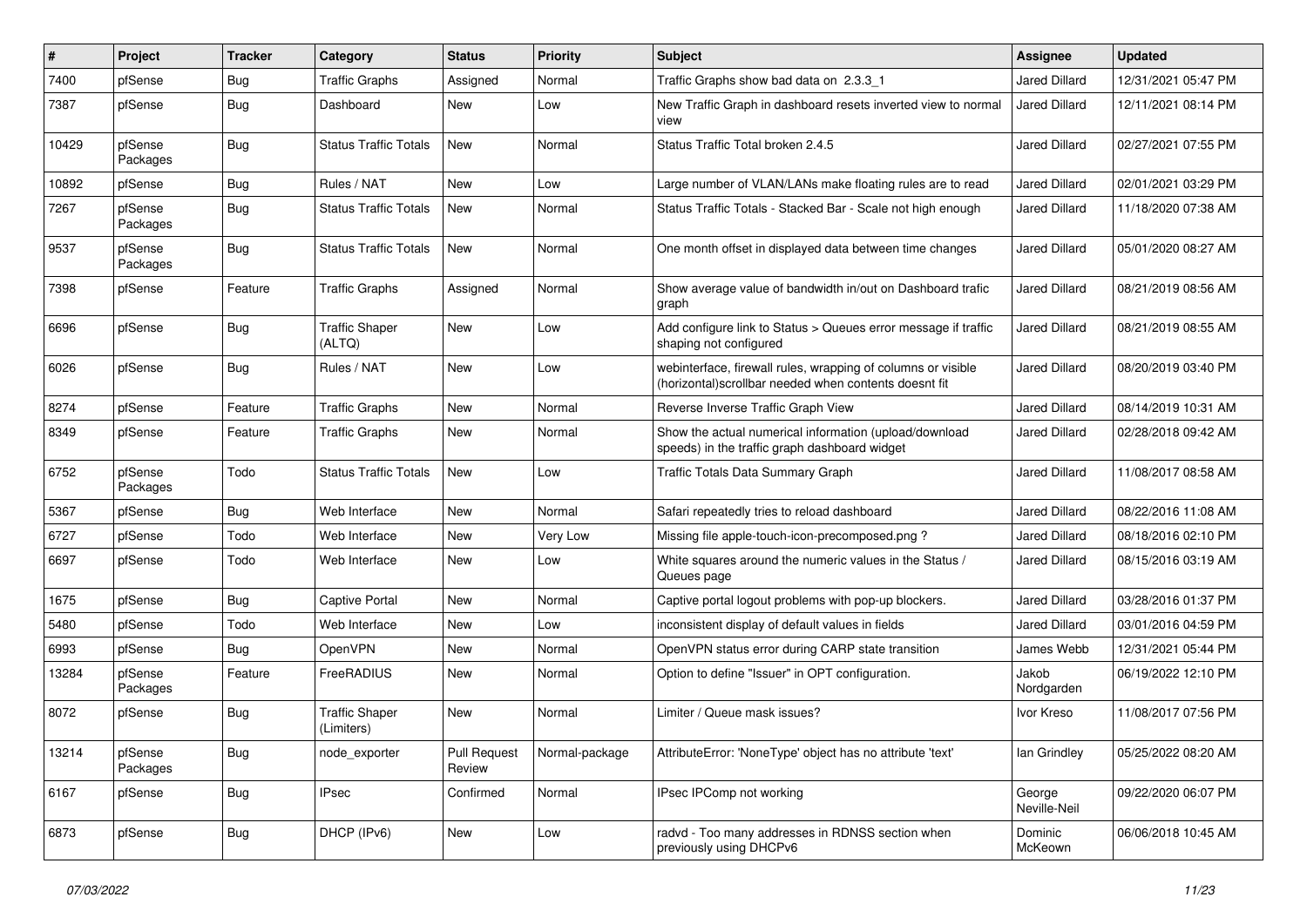| $\#$  | Project             | <b>Tracker</b>     | Category               | <b>Status</b>                 | <b>Priority</b> | <b>Subject</b>                                                                                                                          | <b>Assignee</b>                       | <b>Updated</b>      |
|-------|---------------------|--------------------|------------------------|-------------------------------|-----------------|-----------------------------------------------------------------------------------------------------------------------------------------|---------------------------------------|---------------------|
| 13306 | pfSense<br>Packages | Todo               | Nut                    | New                           | Normal          | Update NUT to version 2.8.0 to match FreeBSD Packages                                                                                   | Denny Page                            | 06/27/2022 10:45 AM |
| 8309  | pfSense             | Feature            | Hardware / Drivers     | New                           | Normal          | Include apuled driver to add support for LEDs on PC Engines<br><b>APU</b> boards                                                        | Darryn Storm                          | 08/20/2019 08:47 AM |
| 12756 | pfSense Docs        | Todo               | WireGuard              | New                           | Normal          | Feedback on pfSense Configuration Recipes - WireGuard<br>Remote Access VPN Configuration Example                                        | Christian<br>McDonald                 | 05/31/2022 11:42 AM |
| 13205 | pfSense Docs        | <b>New Content</b> | Backup / Restore       | Feedback                      | Normal          | <b>ZFS Boot Environment documentation</b>                                                                                               | Christian<br>McDonald                 | 05/31/2022 10:55 AM |
| 13115 | pfSense<br>Packages | Bug                | WireGuard              | Feedback                      | Normal          | WireGuard panic due to KBI changes in "'udp_tun_func_t()"                                                                               | Christian<br>McDonald                 | 05/15/2022 10:47 AM |
| 12924 | pfSense<br>Packages | Bug                | WireGuard              | New                           | Normal          | DNS Resolver WireGuard ACL Inconsistency                                                                                                | Christian<br>McDonald                 | 04/10/2022 10:36 AM |
| 12760 | pfSense<br>Packages | Bug                | WireGuard              | New                           | Normal          | Link-local addresses disallowed on Wireguard interfaces                                                                                 | Christian<br>McDonald                 | 02/07/2022 03:50 AM |
| 12715 | pfSense             | <b>Bug</b>         | Authentication         | <b>New</b>                    | Normal          | Long system startup time when LDAP is configured and<br>unavailable during startup.                                                     | Christian<br>McDonald                 | 01/24/2022 05:50 AM |
| 6651  | pfSense<br>Packages | Feature            | <b>FRR</b>             | Feedback                      | Normal          | Loopback interfaces                                                                                                                     | Christian<br>McDonald                 | 12/25/2021 02:42 PM |
| 12513 | pfSense<br>Packages | Feature            | WireGuard              | New                           | Normal          | WireGuard Utilization Status (Beyond Active Connection)                                                                                 | Christian<br>McDonald                 | 12/22/2021 08:40 PM |
| 12608 | pfSense<br>Packages | <b>Bug</b>         | WireGuard              | New                           | High            | WireGuard tunnels monitored by dpinger causing system to<br>stop routing completely in certain situations                               | Christian<br>McDonald                 | 12/16/2021 03:14 PM |
| 12526 | pfSense<br>Packages | Feature            | WireGuard              | New                           | Normal          | WireGuard Widget                                                                                                                        | Christian<br>McDonald                 | 11/17/2021 07:15 AM |
| 12525 | pfSense<br>Packages | Feature            | WireGuard              | New                           | Normal          | WireGuard Tunnel restore configuration                                                                                                  | Christian<br>McDonald                 | 11/17/2021 07:15 AM |
| 12782 | pfSense             | Todo               | Build / Release        | New                           | Normal          | Disable compatibility flag                                                                                                              | <b>Brad Davis</b>                     | 06/28/2022 12:01 PM |
| 13095 | pfSense<br>Packages | <b>Bug</b>         | Snort                  | Feedback                      | Normal          | Snort VRT change in Shared Object Rules path name results in<br>failure to extract and update Snort Shared Object Rules when<br>enabled | <b>Bill Meeks</b>                     | 04/25/2022 12:22 PM |
| 13096 | pfSense<br>Packages | Feature            | Snort                  | Feedback                      | Normal          | Improve robustness of Snort Rules Update Log size limitation<br>logic                                                                   | <b>Bill Meeks</b>                     | 04/25/2022 12:22 PM |
| 12979 | pfSense<br>Packages | <b>Bug</b>         | Snort                  | <b>Pull Request</b><br>Review | High            | Snort Rules Update Process Using Deprecated FreeBSD<br><b>Subdirectory Name</b>                                                         | <b>Bill Meeks</b>                     | 03/24/2022 09:02 AM |
| 10199 | pfSense             | Todo               | <b>Translations</b>    | New                           | Very Low        | Improve Spanish translation interface                                                                                                   | Aluisco Miguel<br>Ricardo<br>Mastrapa | 01/22/2020 09:22 AM |
| 12573 | pfSense<br>Packages | Feature            | New Package<br>Request | New                           | Normal          | Dashboard widget with external connection map                                                                                           | aleksei<br>prokofiev                  | 12/07/2021 07:38 AM |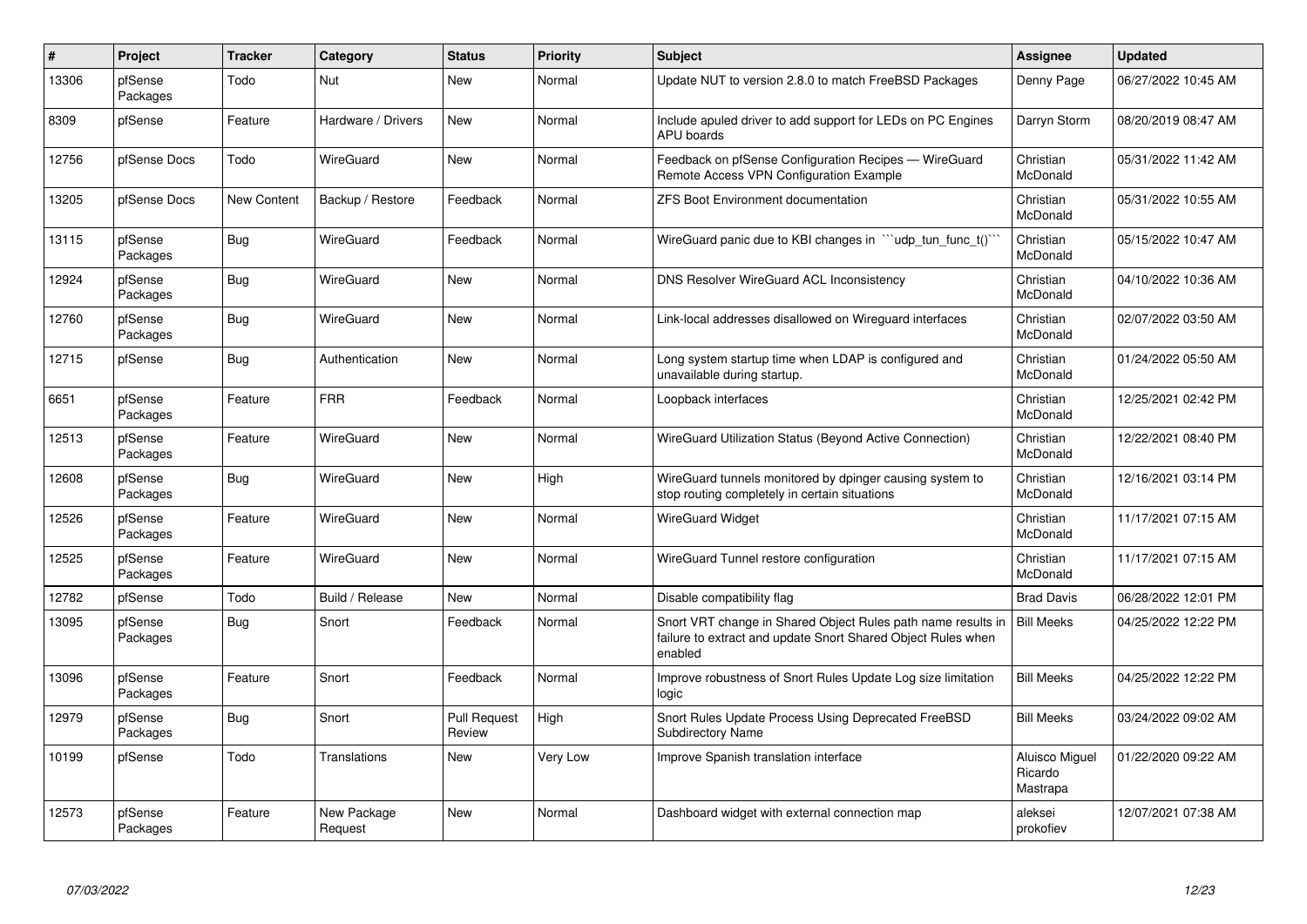| $\sharp$ | Project             | <b>Tracker</b>     | Category                        | <b>Status</b>                 | <b>Priority</b> | <b>Subject</b>                                                                                  | <b>Assignee</b> | <b>Updated</b>      |
|----------|---------------------|--------------------|---------------------------------|-------------------------------|-----------------|-------------------------------------------------------------------------------------------------|-----------------|---------------------|
| 13093    | pfSense             | <b>Bug</b>         | Authentication                  | In Progress                   | Normal          | LDAP authentication fails with extended query and RFC2307<br>group lookups enabled              |                 | 07/03/2022 08:37 AM |
| 13328    | pfSense Plus        | Bug                | Gateways                        | New                           | Normal          | Wireguard Site-to-Site broken after upgrade to 22.05                                            |                 | 07/03/2022 02:58 AM |
| 13332    | pfSense Plus        | Bug                | Build / Release                 | New                           | Normal          | HAProxy Broken after v22.05 and HAProxy v0.61_3                                                 |                 | 07/02/2022 11:34 PM |
| 12607    | pfSense Plus        | <b>Bug</b>         | Hardware / Drivers              | New                           | High            | Instability with Snort Inline with AWS Instances                                                |                 | 07/02/2022 09:05 PM |
| 12821    | pfSense             | Regression         | Hardware / Drivers              | Confirmed                     | Normal          | Intel e1000 driver (em & igb) cannot pass VLAN0 tagged<br>packets                               |                 | 07/02/2022 09:01 PM |
| 13331    | pfSense Docs        | <b>New Content</b> | Packages                        | New                           | Normal          | adding documents for RIP routing protocol                                                       |                 | 07/02/2022 02:28 PM |
| 13330    | pfSense             | Bug                | <b>Traffic Shaper</b><br>(ALTQ) | New                           | Normal          | Traffic Shaper Wizard is broken                                                                 |                 | 07/02/2022 11:33 AM |
| 13156    | pfSense<br>Packages | Regression         | pfBlockerNG                     | New                           | Normal          | pfBlockerNG IP block stats do not work                                                          |                 | 07/02/2022 10:58 AM |
| 13329    | pfSense             | <b>Bug</b>         | <b>Traffic Shaper</b><br>(ALTQ) | New                           | Normal          | Traffic shaping Wizard sets invalid values for qVoip queue                                      |                 | 07/02/2022 09:11 AM |
| 13327    | pfSense             | <b>Bug</b>         | OpenVPN                         | New                           | Normal          | Valid OpenVPN client connections rejected due to extraneous<br>output to ovpn_auth_verify       |                 | 07/01/2022 06:12 PM |
| 9887     | pfSense             | Bug                | Rules / NAT                     | <b>Pull Request</b><br>Review | Low             | Rule separator positions change when deleting multiple rules                                    |                 | 07/01/2022 02:25 PM |
| 12959    | pfSense             | <b>Bug</b>         | DHCP (IPv4)                     | Feedback                      | Normal          | dhcplease process wrongly update host file if client-hostname is<br>empty                       |                 | 07/01/2022 09:10 AM |
| 13187    | pfSense Docs        | Correction         | Virtualization                  | New                           | Normal          | Azure Frequently asked questions                                                                |                 | 07/01/2022 07:21 AM |
| 12535    | pfSense Docs        | Correction         | <b>Firewall Rules</b>           | New                           | Normal          | Negate Rules function does not match the description                                            |                 | 07/01/2022 07:20 AM |
| 11139    | pfSense Docs        | Correction         | <b>VLANs</b>                    | New                           | Normal          | <b>Bridges and VLANs</b>                                                                        |                 | 07/01/2022 07:19 AM |
| 13290    | pfSense             | Regression         | <b>Captive Portal</b>           | Feedback                      | Normal          | Error "dummynet: bad switch 21!" with Captive Portals and<br>Limiters active                    |                 | 07/01/2022 04:53 AM |
| 13325    | pfSense Plus        | <b>Bug</b>         | Dashboard                       | New                           | Normal          | System Information Widget Reloading                                                             |                 | 06/30/2022 12:00 PM |
| 10464    | pfSense             | Todo               | Upgrade                         | New                           | Low             | Disallow package updates when a system update is available                                      |                 | 06/30/2022 08:41 AM |
| 13321    | pfSense             | Bug                | DHCP (IPv4)                     | <b>Pull Request</b><br>Review | Normal          | dhcpleases handles duplicate hostnames incorrectly                                              |                 | 06/30/2022 07:06 AM |
| 13322    | pfSense             | Feature            | Diagnostics                     | New                           | Low             | Define Packet Capture Protocol                                                                  |                 | 06/30/2022 06:45 AM |
| 12747    | pfSense             | <b>Bug</b>         | Logging                         | New                           | Normal          | System log is filled by sshguard                                                                |                 | 06/30/2022 05:21 AM |
| 13320    | pfSense Plus        | <b>Bug</b>         | Gateways                        | New                           | Normal          | IP aliases with a CARP VIP parent are not available as VIP<br>choices for gateway groups        |                 | 06/29/2022 02:03 PM |
| 13154    | pfSense<br>Packages | <b>Bug</b>         | pfBlockerNG                     | Confirmed                     | Normal          | pfBlocker causing excessive CPU load                                                            |                 | 06/28/2022 01:14 PM |
| 13307    | pfSense             | <b>Bug</b>         | <b>PPP</b> Interfaces           | New                           | High            | PPP interface custom reset date/time Hour and Minute fields do<br>not properly handle "0" value |                 | 06/28/2022 12:01 PM |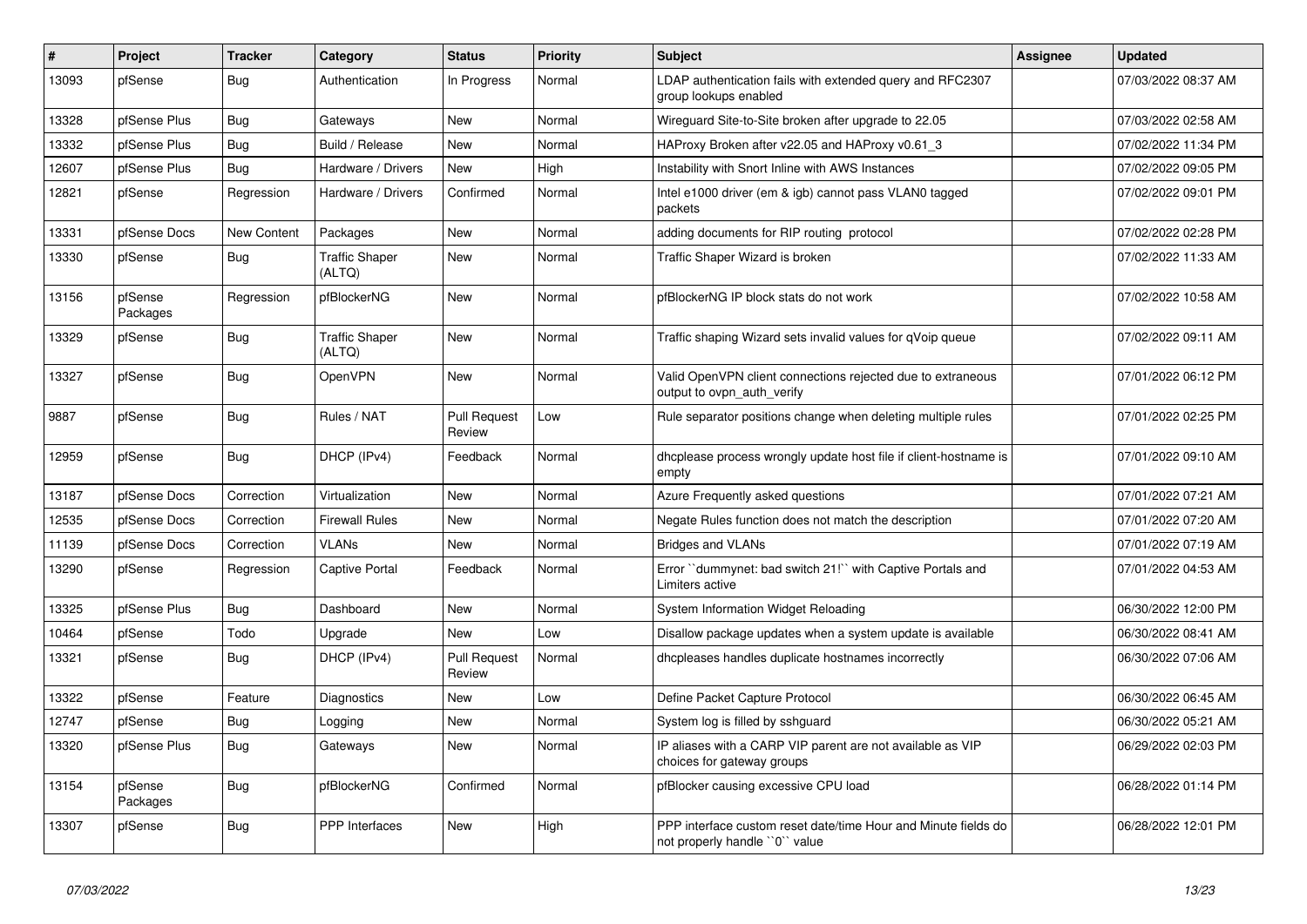| ∦     | Project      | <b>Tracker</b> | Category                        | <b>Status</b>                 | <b>Priority</b> | Subject                                                                                                              | <b>Assignee</b> | <b>Updated</b>      |
|-------|--------------|----------------|---------------------------------|-------------------------------|-----------------|----------------------------------------------------------------------------------------------------------------------|-----------------|---------------------|
| 13304 | pfSense      | Feature        | <b>Traffic Shaper</b><br>(ALTQ) | <b>Pull Request</b><br>Review | Normal          | Add Broadcom Netextreme II (bxe) to the altq capable check                                                           |                 | 06/28/2022 12:01 PM |
| 13295 | pfSense      | <b>Bug</b>     | <b>Gateway Monitoring</b>       | <b>Pull Request</b><br>Review | Normal          | Incorrect function parameters for "get dpinger status()" call in<br>`qwlb.inc`                                       |                 | 06/28/2022 12:01 PM |
| 13289 | pfSense      | <b>Bug</b>     | Backup / Restore                | New                           | Low             | Attempting to restore a 0 byte "config.xml" prints an error that<br>the file cannot be read                          |                 | 06/28/2022 12:01 PM |
| 13254 | pfSense      | Bug            | <b>DNS Resolver</b>             | New                           | Normal          | DNS resolver does not update "unbound.conf" file during link<br>down events                                          |                 | 06/28/2022 12:01 PM |
| 13253 | pfSense      | <b>Bug</b>     | DHCP (IPv6)                     | New                           | Normal          | 'dhcp6c'' is not restarted when applying settings when multiple<br>WANs are configured for DHCP6                     |                 | 06/28/2022 12:01 PM |
| 13124 | pfSense      | Feature        | Web Interface                   | <b>Pull Request</b><br>Review | Normal          | Option to wait for interface selection before displaying firewall<br>rules                                           |                 | 06/28/2022 12:01 PM |
| 13076 | pfSense      | <b>Bug</b>     | <b>Gateway Monitoring</b>       | New                           | Normal          | Marking a gateway as down does not affect IPsec entries using<br>gateway groups                                      |                 | 06/28/2022 12:01 PM |
| 12960 | pfSense      | Bug            | Installer                       | New                           | Normal          | VGA installer image defaults to serial console, serial console is<br>default in GUI settings                         |                 | 06/28/2022 12:01 PM |
| 12947 | pfSense      | <b>Bug</b>     | DHCP (IPv6)                     | <b>Pull Request</b><br>Review | Normal          | DHCP6 client does not take any action if the interface IPv6<br>address changes during renewal                        |                 | 06/28/2022 12:01 PM |
| 12768 | pfSense      | Feature        | Upgrade                         | New                           | Normal          | pfSense-repo: Make sure default config file exists                                                                   |                 | 06/28/2022 12:01 PM |
| 12737 | pfSense      | <b>Bug</b>     | Certificates                    | New                           | Normal          | CApath is not defined by default in curl                                                                             |                 | 06/28/2022 12:01 PM |
| 12757 | pfSense      | Bug            | <b>Diagnostics</b>              | <b>Pull Request</b><br>Review | Very Low        | Clean up /etc/inc/filter.inc use of pfctl -F                                                                         |                 | 06/28/2022 12:01 PM |
| 12632 | pfSense      | Bug            | Gateways                        | New                           | High            | Assigning a /30 WAN IP address at the console does not save<br>the gateway correctly                                 |                 | 06/28/2022 12:01 PM |
| 12612 | pfSense      | <b>Bug</b>     | <b>DNS Resolver</b>             | New                           | Normal          | DNS Resolver is restarted during every "rc.newwanip" event                                                           |                 | 06/28/2022 12:01 PM |
| 12464 | pfSense      | Bug            | Logging                         | <b>Pull Request</b><br>Review | Normal          | Syslog Auth messages are sent as Emergency Level                                                                     |                 | 06/28/2022 12:01 PM |
| 13311 | pfSense Docs | New Content    | Troubleshooting                 | New                           | High            | Add troubleshooting tips for ZFS boot issues                                                                         |                 | 06/28/2022 11:04 AM |
| 13305 | pfSense      | Feature        | Certificates                    | New                           | Normal          | Certificate Revocation page should show expiration date                                                              |                 | 06/27/2022 10:26 AM |
| 12770 | pfSense Docs | Todo           | <b>Firewall Rules</b>           | <b>Pull Request</b><br>Review | Normal          | Feedback on Firewall - Configuring firewall rules                                                                    |                 | 06/27/2022 07:42 AM |
| 12466 | pfSense      | Feature        | OpenVPN                         | New                           | Very Low        | Option to Disable Renegotiation timer in OpenVPN Server                                                              |                 | 06/27/2022 07:22 AM |
| 8207  | pfSense      | <b>Bug</b>     | <b>Operating System</b>         | New                           | Normal          | 2.4 cannot boot as a Xen VM with more than 7 NICs                                                                    |                 | 06/25/2022 05:42 PM |
| 9626  | pfSense      | <b>Bug</b>     | Web Interface                   | New                           | Normal          | When deny write permission is assigned to a user, there is no<br>error feedback if the user tries to write something |                 | 06/25/2022 05:41 PM |
| 12546 | pfSense Plus | Feature        | Authentication                  | New                           | Normal          | Add 2FA Support to pfSense Plus Local Database<br>Authentication                                                     |                 | 06/25/2022 05:30 PM |
| 13003 | pfSense      | <b>Bug</b>     | Hardware / Drivers              | New                           | Normal          | Malicious Driver Detection event on ixl driver                                                                       |                 | 06/25/2022 05:00 PM |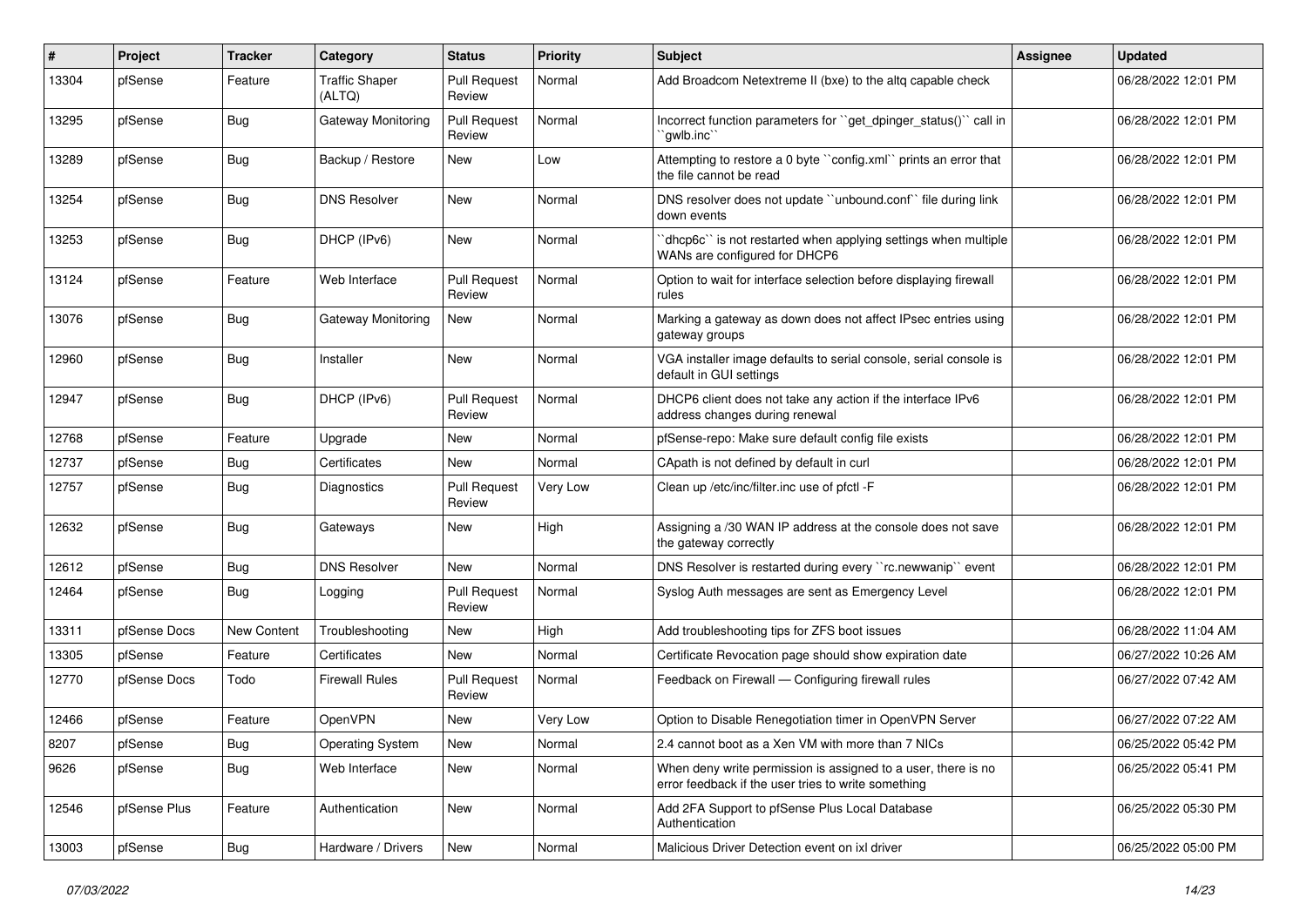| #     | Project             | <b>Tracker</b> | Category                        | <b>Status</b>          | Priority | <b>Subject</b>                                                                                           | <b>Assignee</b> | <b>Updated</b>      |
|-------|---------------------|----------------|---------------------------------|------------------------|----------|----------------------------------------------------------------------------------------------------------|-----------------|---------------------|
| 11572 | pfSense<br>Packages | Bug            | pfBlockerNG                     | New                    | High     | Auto created firewall rules have IPv4 as protocol only - even for<br>IPv6 lists.                         |                 | 06/25/2022 10:59 AM |
| 13296 | pfSense             | Feature        | DHCP (IPv6)                     | New                    | Normal   | Add support for DHCP6 OPTION PD EXCLUDE (RFC 6603)                                                       |                 | 06/24/2022 10:10 PM |
| 13297 | pfSense             | Feature        | Routing                         | <b>New</b>             | Normal   | Support for Gateway Groups as Static Route destinations                                                  |                 | 06/24/2022 07:41 AM |
| 8454  | pfSense<br>Packages | <b>Bug</b>     | arpwatch                        | <b>New</b>             | Very Low | Arpwatch package break email notifications from other sources                                            |                 | 06/23/2022 07:49 PM |
| 13294 | pfSense             | Feature        | Gateways                        | New                    | Low      | Change gateway name                                                                                      |                 | 06/22/2022 06:07 PM |
| 13293 | pfSense             | Feature        | OpenVPN                         | New                    | Normal   | Option to set auth-gen-token in OpenVPN GUI                                                              |                 | 06/21/2022 02:35 PM |
| 13292 | pfSense<br>Packages | Feature        | <b>ACME</b>                     | <b>New</b>             | Normal   | Separator                                                                                                |                 | 06/21/2022 12:06 PM |
| 13291 | pfSense Docs        | Todo           | Configuration                   | New                    | Low      | Notification documentation                                                                               |                 | 06/21/2022 10:22 AM |
| 10352 | pfSense             | <b>Bug</b>     | Authentication                  | New                    | Very Low | RADIUS authentication fails with MSCHAPv1 or MSCHAPv2<br>when passwords contain international characters |                 | 06/20/2022 04:04 PM |
| 13288 | pfSense             | <b>Bug</b>     | Configuration<br>Backend        | <b>New</b>             | Normal   | Encode FreeRADIUS Custom Options                                                                         |                 | 06/20/2022 10:36 AM |
| 13287 | pfSense             | Feature        | Configuration<br><b>Backend</b> | New                    | Normal   | Encode OpenVPN Custom Options                                                                            |                 | 06/20/2022 10:33 AM |
| 5413  | pfSense             | <b>Bug</b>     | <b>DNS Resolver</b>             | Confirmed              | High     | Incorrect Handling of Unbound Resolver [service restarts,<br>cache loss, DNS service interruption]       |                 | 06/19/2022 11:11 PM |
| 12982 | pfSense<br>Packages | <b>Bug</b>     | FreeRADIUS                      | New                    | Normal   | FreeRadius RadReply table entries missing from pf                                                        |                 | 06/19/2022 05:38 PM |
| 13280 | pfSense             | Bug            | Unknown                         | <b>New</b>             | Normal   | Entries duplicated in /boot/loader.conf                                                                  |                 | 06/19/2022 11:11 AM |
| 13279 | pfSense             | <b>Bug</b>     | Interfaces                      | New                    | Normal   | DHCP config override affects Gateway installation.                                                       |                 | 06/17/2022 07:25 AM |
| 13167 | pfSense             | <b>Bug</b>     | Dynamic DNS                     | New                    | Normal   | phpDynDNS: DigitalOcean ddns update fails (bad request,<br>invalid character '-' in request_id)          |                 | 06/16/2022 09:30 PM |
| 13277 | pfSense             | <b>Bug</b>     | <b>IGMP Proxy</b>               | <b>New</b>             | Normal   | IGMP Proxy webConfigurator Page Always Produces Error                                                    |                 | 06/16/2022 07:50 PM |
| 13276 | pfSense             | Bug            | <b>IGMP Proxy</b>               | New                    | Normal   | IGMP Proxy Error Message for Logging Links to System Log<br>Instead of Routing Log                       |                 | 06/16/2022 07:48 PM |
| 13273 | pfSense             | <b>Bug</b>     | DHCP (IPv4)                     | New                    | Normal   | dhclient can use conflicting recorded leases                                                             |                 | 06/14/2022 11:07 AM |
| 13180 | pfSense<br>Packages | <b>Bug</b>     | pfBlockerNG                     | New                    | High     | High CPU Utilization with pfb filter Isince PfBlockerNG update<br>to devel 3.1.0 4                       |                 | 06/14/2022 08:00 AM |
| 13268 | pfSense             | Todo           | Console Menu                    | Ready To Test   Normal |          | columns don't align nicely in console with medium-long<br>interface names                                |                 | 06/12/2022 10:32 PM |
| 13267 | pfSense             | <b>Bug</b>     | OpenVPN                         | <b>New</b>             | Normal   | dpinger continues to run on OpenVPN gateway after OpenVPN<br>service is stopped.                         |                 | 06/12/2022 02:49 PM |
| 13074 | pfSense Plus        | <b>Bug</b>     | Cryptographic<br>Modules        | New                    | Normal   | AES-GCM with SafeXcel on Netgate 2100 causes MBUF<br>overload                                            |                 | 06/12/2022 11:14 AM |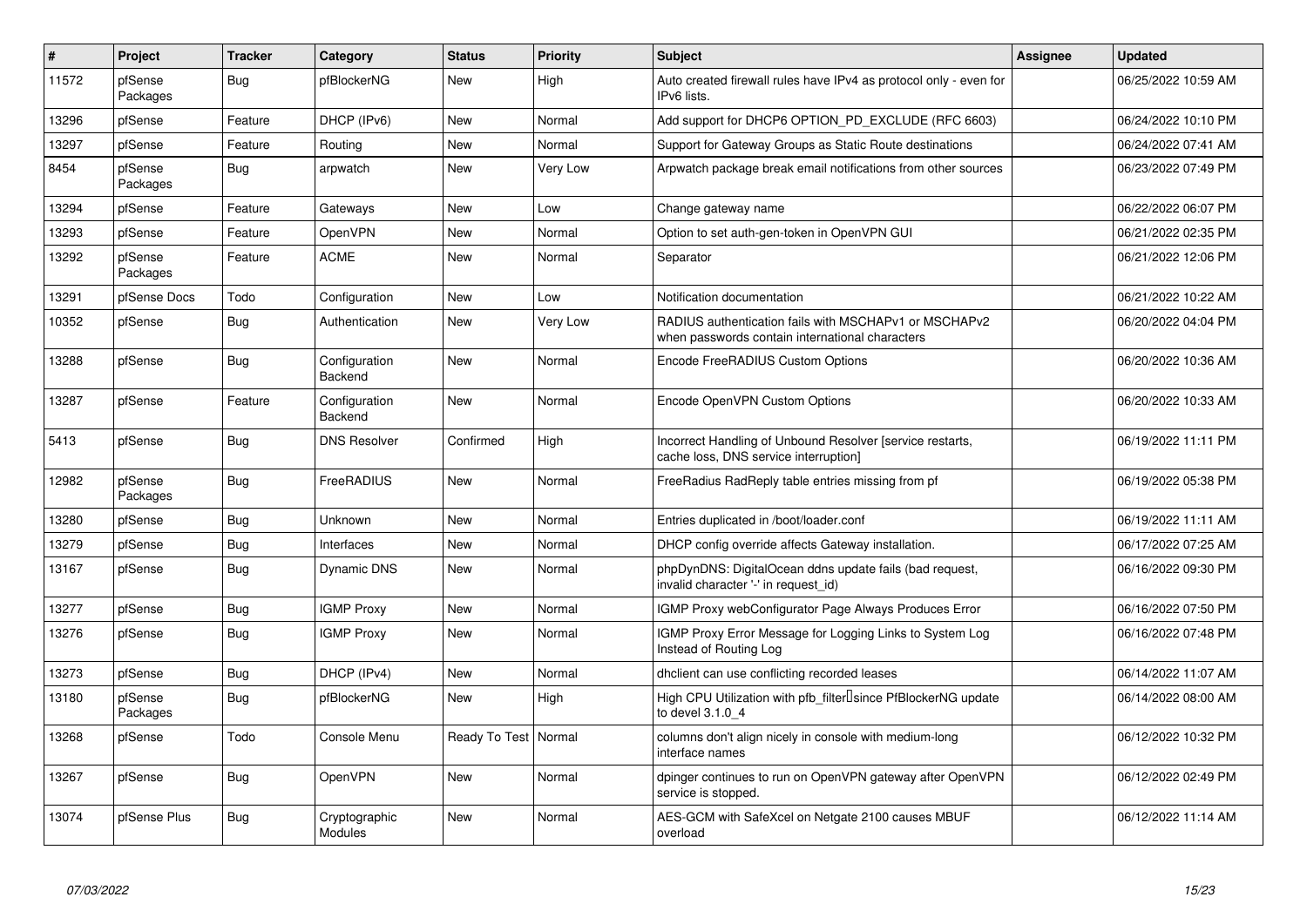| #     | Project             | <b>Tracker</b> | Category                        | <b>Status</b> | <b>Priority</b> | <b>Subject</b>                                                                                     | Assignee | <b>Updated</b>      |
|-------|---------------------|----------------|---------------------------------|---------------|-----------------|----------------------------------------------------------------------------------------------------|----------|---------------------|
| 13252 | pfSense             | Bug            | Upgrade                         | New           | Normal          | reduce frequency of php-fpm socket connection attempts from<br>check reload status                 |          | 06/12/2022 11:11 AM |
| 13206 | pfSense Plus        | Bug            | Hardware / Drivers              | New           | Normal          | SG-3100 LED GPIO hangs                                                                             |          | 06/11/2022 07:01 PM |
| 13256 | pfSense             | Feature        | DHCP (IPv4)                     | New           | Normal          | Better handling of duplicate IPs in static DHCP assignments                                        |          | 06/11/2022 04:51 PM |
| 13264 | pfSense             | Feature        | <b>IPsec</b>                    | New           | Normal          | IPSec Phase2 select multiple PFS key groups                                                        |          | 06/10/2022 04:29 PM |
| 13263 | pfSense             | <b>Bug</b>     | DHCP (IPv4)                     | New           | Low             | Deleting a static DHCP entry when the related IP is not in the<br>arp table spams the log          |          | 06/10/2022 11:18 AM |
| 10446 | pfSense             | Feature        | Rules / NAT                     | New           | Very Low        | VIP address is not shown in firewall rules                                                         |          | 06/09/2022 02:07 PM |
| 13260 | pfSense             | Feature        | Authentication                  | New           | Normal          | Add support for OpenVPN static-challenge                                                           |          | 06/09/2022 02:04 PM |
| 10436 | pfSense<br>Packages | <b>Bug</b>     | softflowd                       | New           | Normal          | softflowd no longer sends flow data after upgrade (v0.9.9_1 -><br>v1.0.0                           |          | 06/07/2022 12:25 AM |
| 12878 | pfSense             | Bug            | <b>Traffic Shaper</b><br>(ALTQ) | Incomplete    | Normal          | Traffic shaping by interface, route queue bandwidth inbound,<br>out by a large factor.             |          | 06/06/2022 07:03 AM |
| 13249 | pfSense             | Bug            | Console Menu                    | New           | Normal          | Running playback comands multiple times results in PHP error                                       |          | 06/06/2022 07:02 AM |
| 13248 | pfSense             | Regression     | DHCP (IPv6)                     | New           | Normal          | IPv6 Router Advertisements runs when config.xml does not<br>contain an entry for the interface     |          | 06/05/2022 07:44 PM |
| 13247 | pfSense<br>Packages | Bug            | open-vm-tools                   | New           | Low             | Open-VM-Tools service actions do not work                                                          |          | 06/05/2022 07:09 PM |
| 13246 | pfSense<br>Packages | Feature        | iperf                           | New           | Normal          | iperf3 service controls do not work                                                                |          | 06/05/2022 06:51 PM |
| 12974 | pfSense Plus        | Bug            | Installer                       | New           | Normal          | Typing anything into 1100/2100 recovery installer causes<br>process to stop                        |          | 06/05/2022 04:10 PM |
| 13244 | pfSense             | Feature        | Web Interface                   | New           | Normal          | Add help text under Timezone settings in the GUI                                                   |          | 06/03/2022 01:00 PM |
| 13242 | pfSense             | Feature        | Gateway Monitoring              | New           | Normal          | Enhancements to static route creation/deletion for dpinger<br>monitor IPs                          |          | 06/03/2022 11:20 AM |
| 12095 | pfSense             | Bug            | Authentication                  | New           | Normal          | Memory leak in pcscd                                                                               |          | 06/01/2022 01:01 PM |
| 13237 | pfSense             | <b>Bug</b>     | DHCP (IPv6)                     | New           | Normal          | dhcp6c script cannot be executed safely                                                            |          | 06/01/2022 11:20 AM |
| 13236 | pfSense Docs        | Todo           | Products                        | New           | Normal          | Document link speed limitations with igc and ix on 6100/4100                                       |          | 05/31/2022 05:53 PM |
| 13233 | pfSense Plus        | <b>Bug</b>     | OpenVPN                         | Feedback      | Normal          | OpenVPN DCO connection fails with Auth Digest Algorithm set<br>to SHA512                           |          | 05/31/2022 03:39 PM |
| 10818 | pfSense<br>Packages | Feature        | New Package<br>Request          | New           | Normal          | <b>UDP Broadcast Relay</b>                                                                         |          | 05/31/2022 02:13 AM |
| 12534 | pfSense Plus        | Feature        | Hardware / Drivers              | New           | Normal          | Generate a ISO Image for Remote Restore of pfSense Plus on<br>the XG-1537 and 1541 units with IPMI |          | 05/30/2022 10:28 AM |
| 12877 | pfSense             | <b>Bug</b>     | Dynamic DNS                     | Feedback      | Normal          | Cloudflare DynDNS fails to update more than two addresses                                          |          | 05/29/2022 06:56 PM |
| 8173  | pfSense             | Feature        | Interfaces                      | New           | Normal          | dhcp6c - RAW Options                                                                               |          | 05/29/2022 05:34 PM |
| 12875 | pfSense             | Bug            | Package System                  | New           | Normal          | Import zabbix-agent6 and zabbix-proxy6 from FreeBSD Ports                                          |          | 05/28/2022 06:50 PM |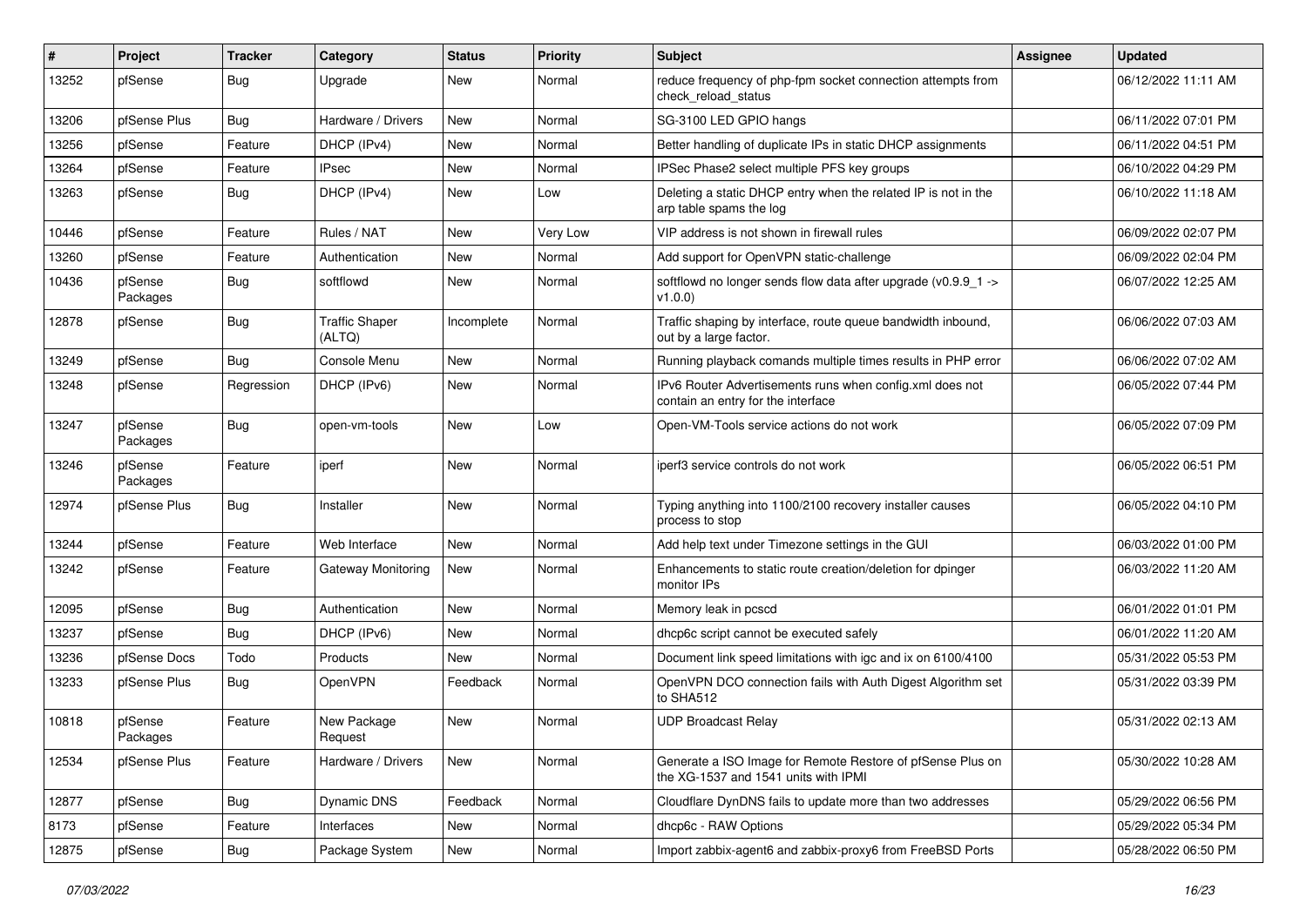| $\sharp$ | Project             | <b>Tracker</b> | Category              | <b>Status</b>                 | Priority  | Subject                                                                                         | <b>Assignee</b> | <b>Updated</b>      |
|----------|---------------------|----------------|-----------------------|-------------------------------|-----------|-------------------------------------------------------------------------------------------------|-----------------|---------------------|
| 12658    | pfSense<br>Packages | Feature        | darkstat              | New                           | Normal    | Adding prometheus metrics to darkstat                                                           |                 | 05/27/2022 09:44 PM |
| 13227    | pfSense             | Feature        | IPsec                 | New                           | High      | Enable IPSec Virtual IP Pool assignment by Radius for Mobile<br>Users - SIMPLE FIX              |                 | 05/27/2022 10:15 AM |
| 13224    | pfSense             | Bug            | <b>Notifications</b>  | New                           | Normal    | Email notification flood when UPS (NUT) and WAN send<br>notifications                           |                 | 05/27/2022 01:58 AM |
| 13222    | pfSense             | <b>Bug</b>     | UPnP/NAT-PMP          | New                           | Normal    | CARP IP does not listen for NAT-PMP packets                                                     |                 | 05/26/2022 02:28 PM |
| 13220    | pfSense             | Feature        | <b>Captive Portal</b> | New                           | Very Low  | Voucher per-roll bandwidth restrictions and traffic quotas                                      |                 | 05/26/2022 08:16 AM |
| 13219    | pfSense             | Feature        | <b>Captive Portal</b> | New                           | Very Low  | Enable/Disable single voucher roll                                                              |                 | 05/26/2022 08:14 AM |
| 9536     | pfSense             | Feature        | DHCP (IPv6)           | New                           | Normal    | Support dynamic prefix in DHCPv6 Server                                                         |                 | 05/25/2022 04:27 AM |
| 12796    | pfSense             | Bug            | Upgrade               | Confirmed                     | Normal    | 2.5.2 -> 2.6.0 upgrade segfaults if certain packages are<br>installed.                          |                 | 05/24/2022 07:43 AM |
| 13207    | pfSense<br>Packages | Feature        | pfBlockerNG           | New                           | Normal    | The feed column on the Alerts page is confusing                                                 |                 | 05/24/2022 04:56 AM |
| 13202    | pfSense<br>Packages | <b>Bug</b>     | pfBlockerNG           | New                           | Normal    | Missing Protocols on IP Feed Groups Advanced<br>Inbound/Outbound Firewall Rule settings         |                 | 05/23/2022 08:58 AM |
| 13201    | pfSense<br>Packages | Feature        | pfBlockerNG           | New                           | Normal    | Add FireHol Security IP Feeds                                                                   |                 | 05/23/2022 06:34 AM |
| 13200    | pfSense<br>Packages | Feature        | pfBlockerNG           | New                           | Normal    | Custom DNS Servers for Alert settings                                                           |                 | 05/23/2022 06:16 AM |
| 13196    | pfSense<br>Packages | Feature        | pfBlockerNG           | New                           | Normal    | remove NoVirusThanks feed                                                                       |                 | 05/23/2022 06:05 AM |
| 13198    | pfSense<br>Packages | Feature        | pfBlockerNG           | New                           | Normal    | Dark Theme Styling issues - Alerts White bar                                                    |                 | 05/23/2022 06:05 AM |
| 13199    | pfSense<br>Packages | Feature        | pfBlockerNG           | New                           | Normal    | Feed groups should not have the first listing in the group bar                                  |                 | 05/23/2022 06:03 AM |
| 13197    | pfSense<br>Packages | Feature        | pfBlockerNG           | New                           | Normal    | Put a Single donation link and a proper patreon lin in the<br>pfBlocker Support Banner / Widget |                 | 05/23/2022 05:35 AM |
| 13195    | pfSense<br>Packages | Feature        | pfBlockerNG           | New                           | Normal    | Dedicated website for Feed mangement - Community Driven                                         |                 | 05/23/2022 05:22 AM |
| 13194    | pfSense<br>Packages | <b>Bug</b>     | pfBlockerNG           | New                           | Normal    | Remove dead Malc0de feed                                                                        |                 | 05/23/2022 05:16 AM |
| 13179    | pfSense<br>Packages | Feature        | pfBlockerNG           | New                           | High      | Search based on CIDR                                                                            |                 | 05/17/2022 09:45 AM |
| 13168    | pfSense             | Feature        | Dashboard             | New                           | Low       | Multiple Dashboard views for a single user                                                      |                 | 05/16/2022 07:53 AM |
| 9295     | pfSense             | Bug            | <b>PPPoE Server</b>   | New                           | Very High | IPv6 PD does not work with PPPOE (Server & Client)                                              |                 | 05/15/2022 10:53 AM |
| 13165    | pfSense             | Feature        | Dashboard             | <b>Pull Request</b><br>Review | Normal    | Feat: live update for Services dashboard widget                                                 |                 | 05/15/2022 01:48 AM |
| 13158    | pfSense             | Bug            | Web Interface         | New                           | Normal    | Input validation error when applying limiter changes                                            |                 | 05/14/2022 05:32 PM |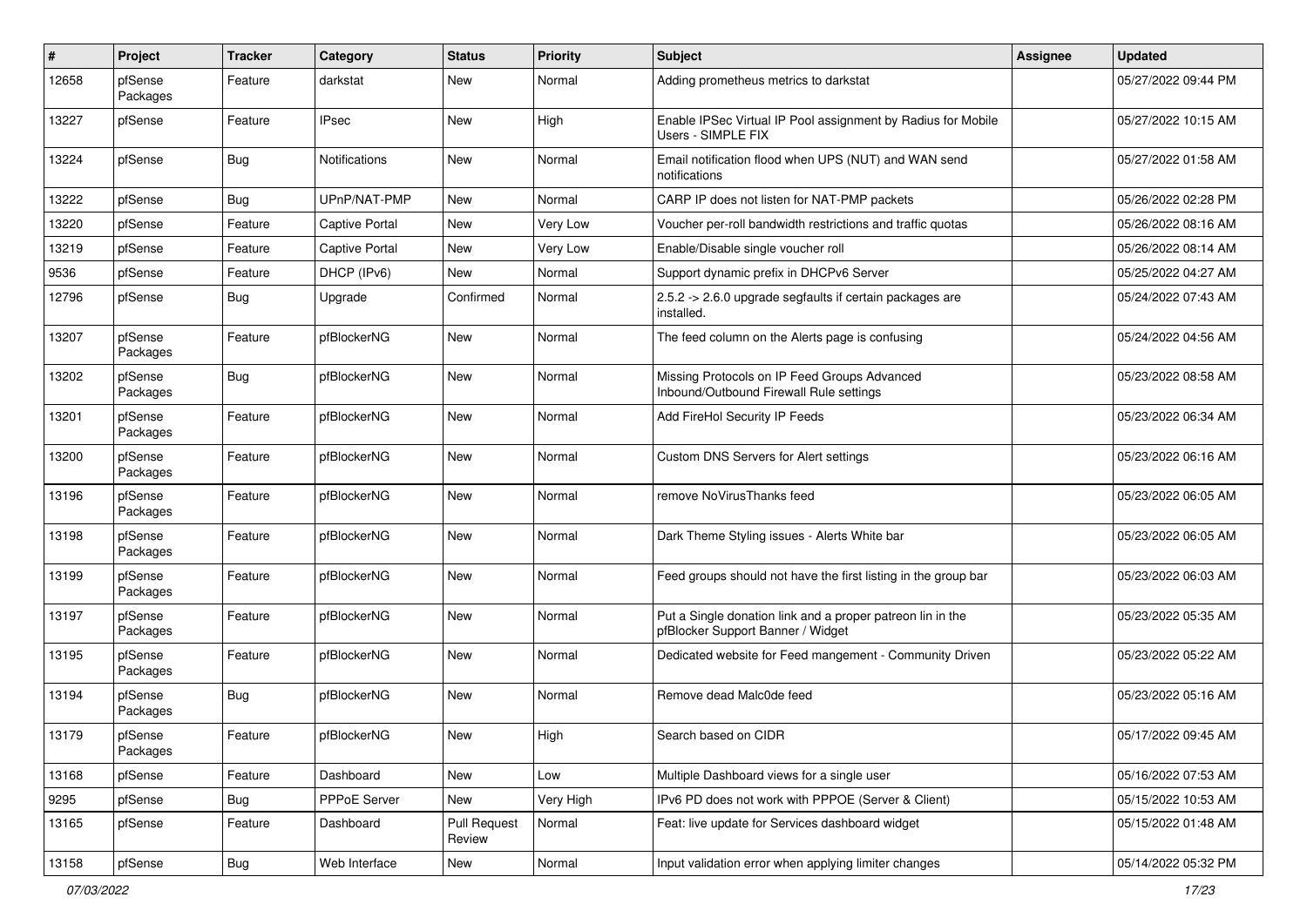| $\vert$ # | Project             | <b>Tracker</b> | Category                            | <b>Status</b>                 | <b>Priority</b> | <b>Subject</b>                                                                                                                         | <b>Assignee</b> | <b>Updated</b>      |
|-----------|---------------------|----------------|-------------------------------------|-------------------------------|-----------------|----------------------------------------------------------------------------------------------------------------------------------------|-----------------|---------------------|
| 13159     | pfSense             | Todo           | Web Interface                       | New                           | Very Low        | Decrease distance between img-buttons in webGUI to eliminate<br>mistake entry                                                          |                 | 05/14/2022 06:52 AM |
| 13161     | pfSense             | Feature        | Web Interface                       | New                           | Very Low        | FLASH PORT'S LED button, to help quickly find port that need<br>to be connected to patch&cable                                         |                 | 05/14/2022 06:35 AM |
| 13160     | pfSense<br>Packages | Feature        | Status_Monitoring                   | <b>Pull Request</b><br>Review | Normal          | Option to sort monitoring graph views                                                                                                  |                 | 05/13/2022 12:06 PM |
| 9024      | pfSense             | <b>Bug</b>     | <b>Traffic Shaper</b><br>(Limiters) | Feedback                      | Normal          | Ping packet loss under load when using limiters                                                                                        |                 | 05/12/2022 11:55 AM |
| 13144     | pfSense             | <b>Bug</b>     | Rules / NAT                         | New                           | Very Low        | Firewall rule entries can get out of sync when entries are<br>deleted while other administrators are editing entries<br>simultaneously |                 | 05/10/2022 07:26 AM |
| 13141     | pfSense<br>Packages | Bug            | squidguard                          | New                           | Normal          | wrong page squidguard block                                                                                                            |                 | 05/09/2022 05:33 PM |
| 12597     | pfSense Docs        | New Content    | Hardware                            | New                           | Normal          | How to reset IPMI settings and password for Netgate<br>appliances                                                                      |                 | 05/07/2022 12:33 PM |
| 13138     | pfSense<br>Packages | Feature        | pfBlockerNG                         | New                           | Normal          | DNS over HTTPS/TLS Blocking should be removed from<br>SafeSearch                                                                       |                 | 05/07/2022 02:52 AM |
| 13137     | pfSense<br>Packages | Feature        | pfBlockerNG                         | New                           | Normal          | ckuethe/doh-blocklist.txt add to DoH feeds                                                                                             |                 | 05/07/2022 02:39 AM |
| 13136     | pfSense<br>Packages | Feature        | pfBlockerNG                         | New                           | Normal          | Add crypt0rr DNS-over-HTTPS (DOH) provider list feeds                                                                                  |                 | 05/07/2022 02:27 AM |
| 13063     | pfSense<br>Packages | Feature        | Cellular                            | <b>Pull Request</b><br>Review | Normal          | Cellular package shall support more modems and NMEA port                                                                               |                 | 05/06/2022 02:38 PM |
| 13053     | pfSense<br>Packages | <b>Bug</b>     | <b>ACME</b>                         | New                           | Normal          | LoopiaAPI error handling                                                                                                               |                 | 05/05/2022 10:58 AM |
| 13128     | pfSense<br>Packages | <b>Bug</b>     | Zabbix                              | <b>New</b>                    | Normal          | Zabbix Agent 6: HA Server Setup                                                                                                        |                 | 05/05/2022 01:55 AM |
| 13110     | pfSense             | Bug            | CARP                                | <b>New</b>                    | Very Low        | changing CARP VIP address does not update outbound NAT<br>interface IP                                                                 |                 | 05/03/2022 02:52 PM |
| 13098     | pfSense<br>Packages | <b>Bug</b>     | haproxy                             | Feedback                      | Low             | HAProxy Virtual IP broken link under Frontend setup                                                                                    |                 | 04/27/2022 08:35 AM |
| 4500      | pfSense             | <b>Bug</b>     | UPnP/NAT-PMP                        | Confirmed                     | Normal          | Some miniupnp port mappings are not displayed in the Status<br>page                                                                    |                 | 04/25/2022 12:49 PM |
| 13091     | pfSense             | Feature        | OpenVPN                             | <b>New</b>                    | Normal          | RFE: Ability to specify the order of OpenVPN Authentication<br>servers                                                                 |                 | 04/22/2022 04:30 PM |
| 13087     | pfSense             | Bug            | OpenVPN                             | New                           | Normal          | OpenVPN Server: hide WINS servers list when netbios option<br>is unchecked while WINS servers is checked                               |                 | 04/22/2022 10:29 AM |
| 12330     | pfSense<br>Packages | <b>Bug</b>     | pfBlockerNG                         | Feedback                      | Normal          | pfBlockerNG devel creating invalid NAT rules on boot                                                                                   |                 | 04/21/2022 12:40 PM |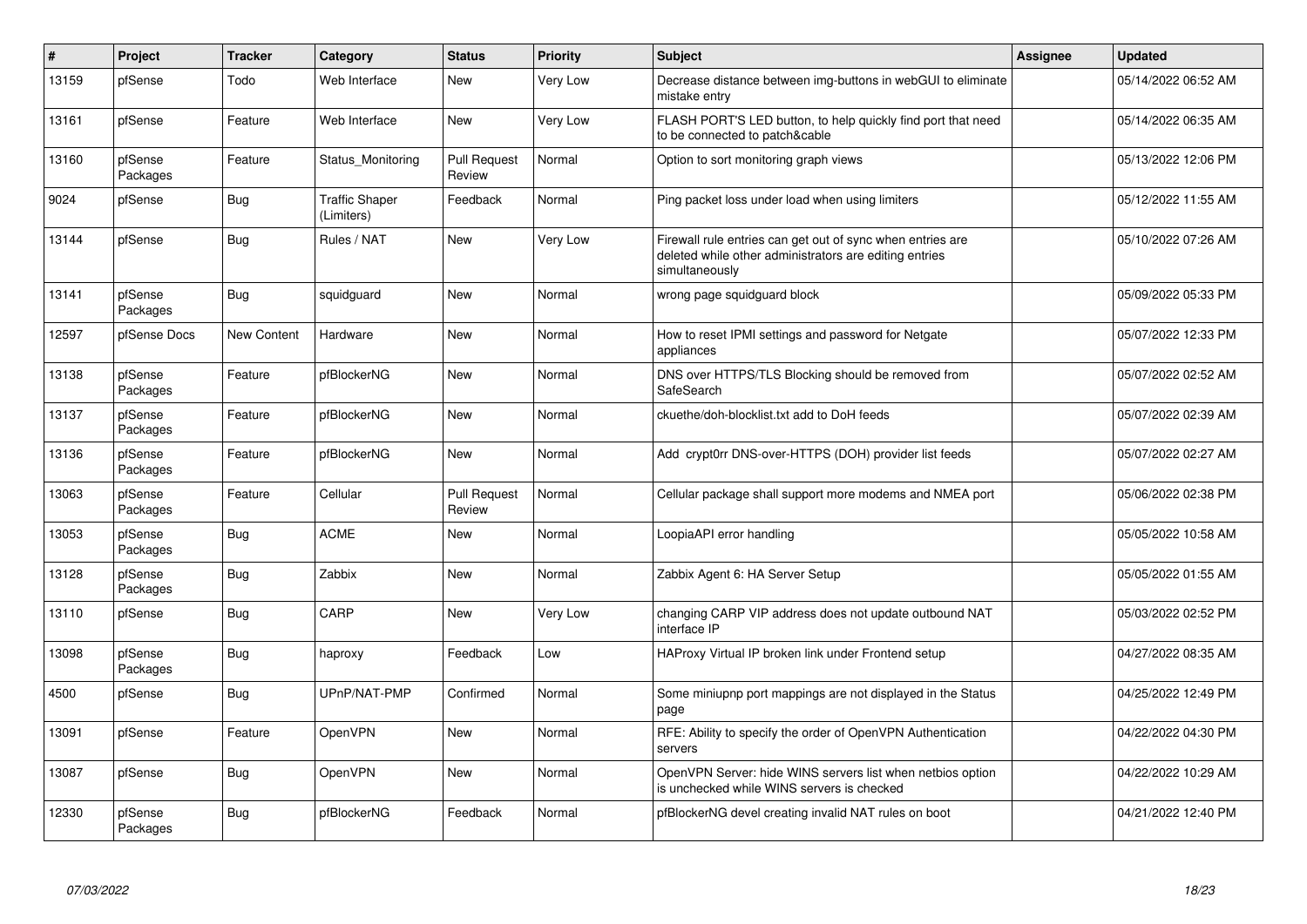| $\#$  | Project             | <b>Tracker</b> | Category                     | <b>Status</b> | <b>Priority</b> | Subject                                                                                         | <b>Assignee</b> | <b>Updated</b>      |
|-------|---------------------|----------------|------------------------------|---------------|-----------------|-------------------------------------------------------------------------------------------------|-----------------|---------------------|
| 12114 | pfSense<br>Packages | <b>Bug</b>     | syslog-ng                    | Feedback      | Normal          | syslog-ng only binds to the last specified interface                                            |                 | 04/21/2022 12:40 PM |
| 12073 | pfSense<br>Packages | <b>Bug</b>     | NET-SNMP                     | Feedback      | Normal          | netsnmptrapd.conf syntax is wrong                                                               |                 | 04/21/2022 12:40 PM |
| 11434 | pfSense<br>Packages | <b>Bug</b>     | squidguard                   | Feedback      | Normal          | SquidGuard over 1.16.18_11                                                                      |                 | 04/21/2022 12:40 PM |
| 11185 | pfSense<br>Packages | Bug            | ntop                         | Feedback      | Normal          | Redis service stopping before NtopNg                                                            |                 | 04/21/2022 12:40 PM |
| 10936 | pfSense<br>Packages | Bug            | haproxy                      | Feedback      | Normal          | both haproxy/haproxy-devel non-existent option lb-agent-chk                                     |                 | 04/21/2022 12:40 PM |
| 10796 | pfSense<br>Packages | Feature        | Cellular                     | Feedback      | Normal          | Huawei ME909u-521 support                                                                       |                 | 04/21/2022 12:40 PM |
| 10692 | pfSense<br>Packages | Bug            | PIMD                         | Feedback      | Normal          | PIMD starts twice at boot                                                                       |                 | 04/21/2022 12:40 PM |
| 10445 | pfSense<br>Packages | <b>Bug</b>     | <b>BIND</b>                  | Feedback      | Normal          | BIND crashed when added RPZ. rpz is not a master or slave<br>zone.                              |                 | 04/21/2022 12:40 PM |
| 10393 | pfSense<br>Packages | <b>Bug</b>     | syslog-ng                    | Feedback      | Normal          | Syslog-ng TLS support is broken                                                                 |                 | 04/21/2022 12:40 PM |
| 10330 | pfSense<br>Packages | <b>Bug</b>     | <b>BIND</b>                  | Feedback      | Normal          | BIND zone configuration displays wrong DS resource record<br>with inline DNSSEC signing enabled |                 | 04/21/2022 12:40 PM |
| 9916  | pfSense<br>Packages | Feature        | <b>BIND</b>                  | Feedback      | Normal          | Check allow-transfer in custom option when the zone is slave                                    |                 | 04/21/2022 12:40 PM |
| 9762  | pfSense<br>Packages | Feature        | Squid                        | Feedback      | Normal          | Squid Reverse Proxy Change redir domain(s) to use regex                                         |                 | 04/21/2022 12:40 PM |
| 7797  | pfSense<br>Packages | <b>Bug</b>     | Squid                        | Feedback      | Normal          | Squid Reverse Proxy alternating between destinations                                            |                 | 04/21/2022 12:40 PM |
| 7039  | pfSense<br>Packages | <b>Bug</b>     | haproxy                      | Feedback      | Normal          | HAProxy backend configuration does not handle intermediate<br>CAs properly                      |                 | 04/21/2022 12:40 PM |
| 11970 | pfSense<br>Packages | <b>Bug</b>     | Coreboot                     | New           | Normal          | Netgate Firmware Upgrade Doesn't Work on XG-2758                                                |                 | 04/21/2022 12:39 PM |
| 11398 | pfSense<br>Packages | Bug            | pfBlockerNG                  | New           | Normal          | pfBlocker upgrade hangs forever                                                                 |                 | 04/21/2022 12:39 PM |
| 10909 | pfSense<br>Packages | Feature        | PIMD                         | New           | Normal          | #define MAXVIFS 32 to 64                                                                        |                 | 04/21/2022 12:39 PM |
| 10544 | pfSense             | <b>Bug</b>     | User Manager /<br>Privileges | New           | Normal          | It's not possible to add a user to group operator using the gui                                 |                 | 04/21/2022 12:39 PM |
| 10530 | pfSense             | <b>Bug</b>     | Upgrade                      | New           | Normal          | Convert config version to be based on product version                                           |                 | 04/21/2022 12:39 PM |
| 10690 | pfSense             | <b>Bug</b>     | Installer                    | New           | Low             | Not possible to make UFS install on ZFS formatted drive                                         |                 | 04/21/2022 12:39 PM |
| 9136  | pfSense             | <b>Bug</b>     | DHCP (IPv6)                  | New           | High            | IPv6 Tracking Interfaces Lose IPv6 Address in Certain Cases                                     |                 | 04/21/2022 12:39 PM |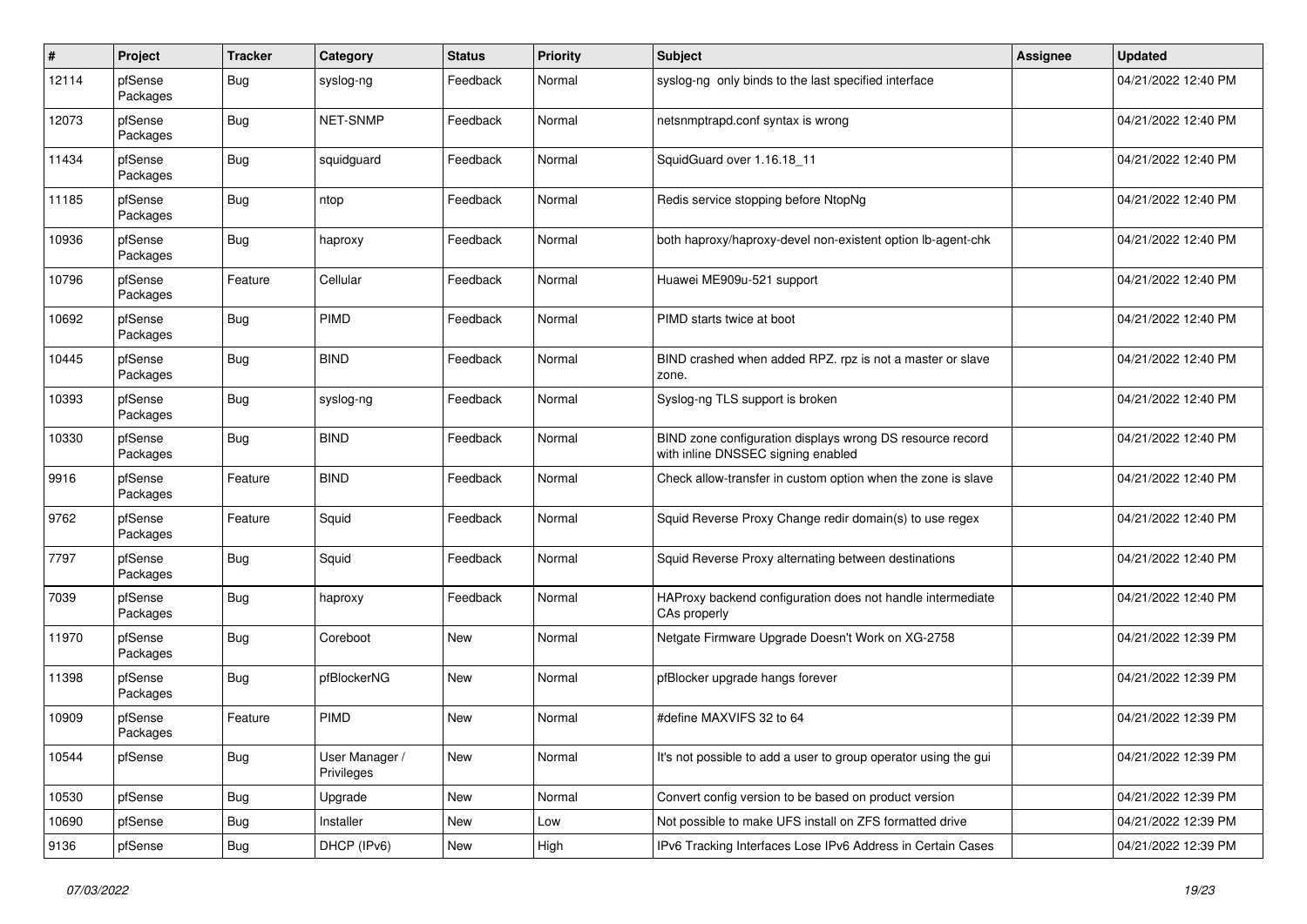| $\sharp$ | <b>Project</b>      | <b>Tracker</b> | Category                        | <b>Status</b>                 | <b>Priority</b> | <b>Subject</b>                                                                                              | <b>Assignee</b> | <b>Updated</b>      |
|----------|---------------------|----------------|---------------------------------|-------------------------------|-----------------|-------------------------------------------------------------------------------------------------------------|-----------------|---------------------|
| 10513    | pfSense             | Bug            | Rules / NAT                     | New                           | Normal          | State issues with policy routing and HA failover                                                            |                 | 04/21/2022 12:39 PM |
| 10502    | pfSense<br>Packages | Bug            | lldpd                           | In Progress                   | Normal          | LLDP spamming errors on Netgate XG-7100                                                                     |                 | 04/21/2022 12:39 PM |
| 10297    | pfSense<br>Packages | Feature        | FreeRADIUS                      | Assigned                      | Normal          | IPv6 user attributes                                                                                        |                 | 04/21/2022 12:39 PM |
| 9544     | pfSense             | Feature        | Routing                         | New                           | Normal          | Enable RADIX_MPATH                                                                                          |                 | 04/21/2022 12:39 PM |
| 9384     | pfSense             | <b>Bug</b>     | Interfaces                      | Confirmed                     | Normal          | devd putting "\$" before variable contents when using single<br>quotes                                      |                 | 04/21/2022 12:39 PM |
| 9165     | pfSense             | Feature        | Authentication                  | New                           | Normal          | only IPs can be added to sshguard whitelist                                                                 |                 | 04/21/2022 12:39 PM |
| 8313     | pfSense             | <b>Bug</b>     | <b>Notifications</b>            | New                           | Normal          | STARTTLS auto detection not working                                                                         |                 | 04/21/2022 12:39 PM |
| 8264     | pfSense<br>Packages | Bug            | FreeRADIUS                      | New                           | Normal          | Radiusd restart on WAN change results in freeradius not<br>running (and possible solution)                  |                 | 04/21/2022 12:39 PM |
| 7138     | pfSense             | Bug            | DHCP (IPv6)                     | Assigned                      | Normal          | Pfsense wide dhcpv6 client doesn't recognise ifid statement                                                 |                 | 04/21/2022 12:39 PM |
| 6823     | pfSense             | <b>Bug</b>     | Interfaces                      | New                           | Normal          | No connectivity after changing link state to UP                                                             |                 | 04/21/2022 12:39 PM |
| 6186     | pfSense             | <b>Bug</b>     | Services                        | New                           | Normal          | race conditions in service startup                                                                          |                 | 04/21/2022 12:39 PM |
| 5786     | pfSense             | Bug            | Web Interface                   | New                           | Normal          | Check WebConfigurator port for conflicts                                                                    |                 | 04/21/2022 12:39 PM |
| 5510     | pfSense             | Feature        | Package System                  | New                           | Normal          | Need a simple way to enable/disable package-installed<br>services                                           |                 | 04/21/2022 12:39 PM |
| 5074     | pfSense             | Feature        | Upgrade                         | New                           | Normal          | Standard release notes URLs to facilitate GUI viewing before<br>upgrade                                     |                 | 04/21/2022 12:39 PM |
| 4154     | pfSense             | Bug            | User Manager /<br>Privileges    | Confirmed                     | Normal          | RADIUS authentication not working over IPv6                                                                 |                 | 04/21/2022 12:39 PM |
| 1337     | pfSense             | Feature        | Interfaces                      | Assigned                      | Normal          | VLANs with different MAC address than parent interface                                                      |                 | 04/21/2022 12:39 PM |
| 946      | pfSense             | Feature        | <b>IPsec</b>                    | New                           | Normal          | Allow aliases to be used to define IPsec phase 2 networks                                                   |                 | 04/21/2022 12:39 PM |
| 790      | pfSense             | Feature        | <b>Operating System</b>         | New                           | Normal          | Advanced options for dnsclient (resolv.conf)                                                                |                 | 04/21/2022 12:39 PM |
| 12183    | pfSense             | Regression     | Interfaces                      | New                           | Low             | Changing MAC address for PPP parent interface stopped<br>working                                            |                 | 04/20/2022 04:16 PM |
| 10426    | pfSense<br>Packages | Bug            | Filer                           | Feedback                      | Normal          | Filer must validate that File name is unig                                                                  |                 | 04/20/2022 11:02 AM |
| 13072    | pfSense             | Feature        | <b>Traffic Shaper</b><br>(ALTQ) | <b>Pull Request</b><br>Review | Very Low        | Matching background/font colors of queue values with dark<br>theme.                                         |                 | 04/19/2022 07:32 AM |
| 13073    | pfSense<br>Packages | <b>Bug</b>     | Squid                           | New                           | Normal          | ClamAV - clamd dies with high CPU load and thus the C-ICAP<br>of squid-reverse proxy causes http:500 errors |                 | 04/19/2022 05:38 AM |
| 13068    | pfSense             | <b>Bug</b>     | Aliases / Tables                | New                           | Normal          | Error loading rules when URL Table IPs content is empty                                                     |                 | 04/17/2022 09:07 PM |
| 13067    | pfSense             | <b>Bug</b>     | <b>FilterDNS</b>                | New                           | Normal          | filterdns resolve interval is twice the intended value                                                      |                 | 04/17/2022 07:45 PM |
| 2358     | pfSense             | Feature        | Rules / NAT                     | New                           | Normal          | NAT64 Support                                                                                               |                 | 04/16/2022 06:52 PM |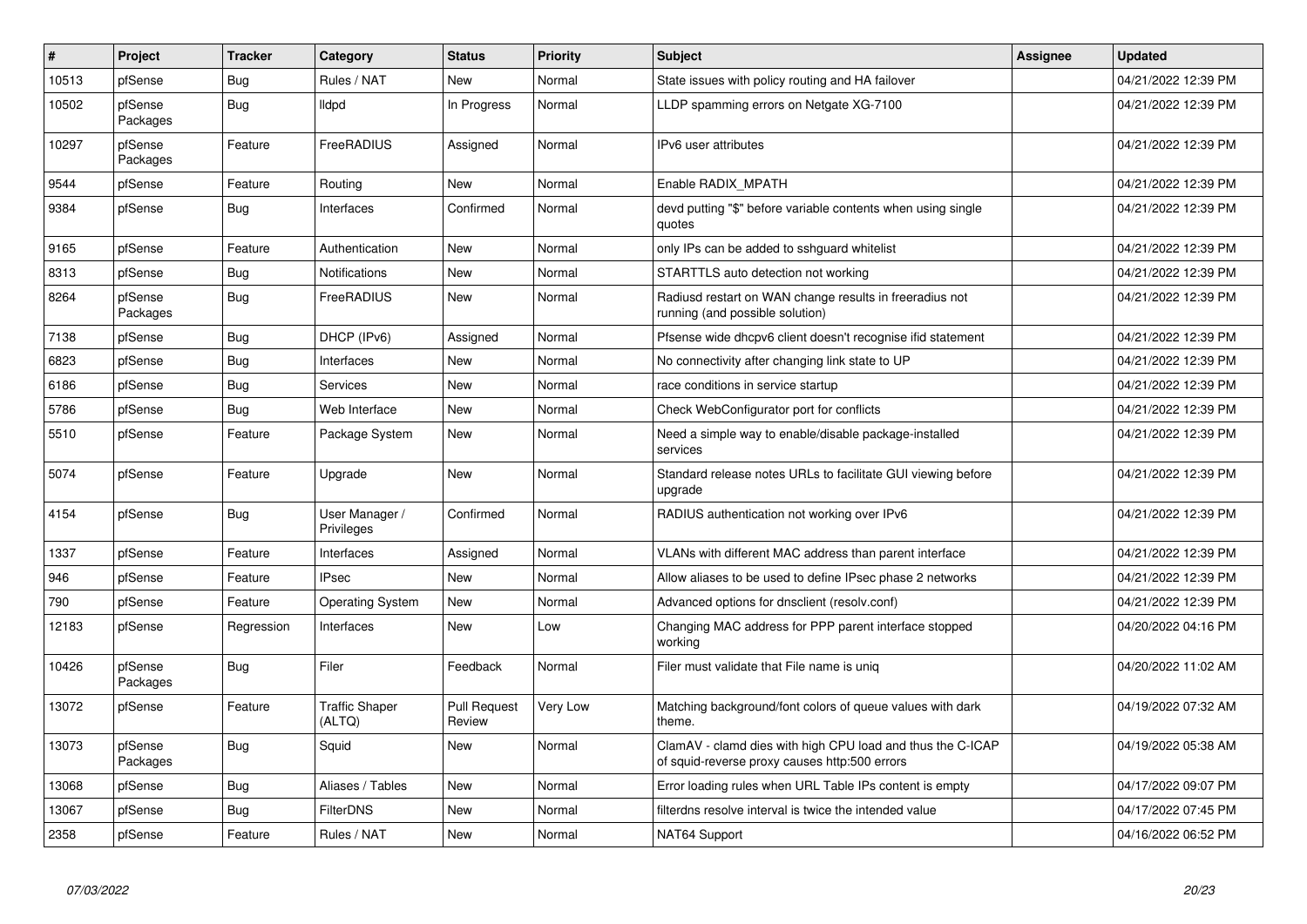| $\sharp$ | Project             | <b>Tracker</b>     | Category                        | <b>Status</b> | <b>Priority</b> | <b>Subject</b>                                                                                                                      | Assignee | <b>Updated</b>      |
|----------|---------------------|--------------------|---------------------------------|---------------|-----------------|-------------------------------------------------------------------------------------------------------------------------------------|----------|---------------------|
| 12338    | pfSense<br>Packages | <b>Bug</b>         | <b>RRD Summary</b>              | <b>New</b>    | Normal          | RRD Summary does not report data on 3100                                                                                            |          | 04/15/2022 02:54 PM |
| 13058    | pfSense             | Todo               | Rules / NAT                     | New           | Normal          | Add static routes and directly connected networks back to<br>policy route negation rules                                            |          | 04/13/2022 08:05 AM |
| 13051    | pfSense             | Bug                | <b>Traffic Shaper</b><br>(ALTQ) | New           | Normal          | Firewall traffic shaper by interface selection unknow                                                                               |          | 04/12/2022 07:03 AM |
| 12522    | pfSense             | Feature            | OpenVPN                         | New           | Very Low        | More flexible Client-Specific Override options for controlling<br>options pushed to clients                                         |          | 04/11/2022 03:11 PM |
| 13046    | pfSense             | <b>Bug</b>         | Rules / NAT                     | <b>New</b>    | Normal          | Floating rule applied to IPv6 interface with a SLAAC DHCPv6<br>gateway reports error on boot                                        |          | 04/11/2022 09:50 AM |
| 13045    | pfSense<br>Packages | Bug                | WireGuard                       | <b>New</b>    | Normal          | Firewall floating rules ignore WireGuard traffic                                                                                    |          | 04/11/2022 09:40 AM |
| 13044    | pfSense<br>Packages | Feature            | Mail report                     | <b>New</b>    | Normal          | Customized reporting                                                                                                                |          | 04/11/2022 09:22 AM |
| 13043    | pfSense<br>Packages | Bug                | WireGuard                       | <b>New</b>    | Normal          | OSPF over Wireguard interface doesn't populate neighbors<br>after reboot                                                            |          | 04/11/2022 09:22 AM |
| 13039    | pfSense<br>Packages | Feature            | <b>AWS VPC</b>                  | <b>New</b>    | Normal          | Handle transit gateway VPNs in the AWS VPN wizard                                                                                   |          | 04/11/2022 07:31 AM |
| 12524    | pfSense Plus        | Feature            | <b>Operating System</b>         | New           | Normal          | OpenSSL QAT Engine                                                                                                                  |          | 04/10/2022 02:54 AM |
| 12950    | pfSense             | Bug                | Routing                         | New           | Normal          | OpenVPN as default gateway does not get set at boot time                                                                            |          | 04/09/2022 05:46 PM |
| 13017    | pfSense             | Feature            | Packet Capture                  | <b>New</b>    | Normal          | Packet capture: add preview results while capture is running                                                                        |          | 04/09/2022 11:08 AM |
| 9833     | pfSense<br>Packages | Feature            | <b>ACME</b>                     | New           | Normal          | ACME: add ability to use custom ACME server                                                                                         |          | 04/07/2022 11:31 AM |
| 13022    | pfSense<br>Packages | <b>Bug</b>         | haproxy                         | Feedback      | Normal          | HAProxy - Sub Frontends ignore Client verification CA<br>certificates                                                               |          | 04/06/2022 12:55 PM |
| 12956    | pfSense<br>Packages | <b>Bug</b>         | Suricata                        | Confirmed     | Normal          | suricata fails to use pcre in SID management (e.g. dropsid.conf)                                                                    |          | 04/05/2022 12:52 PM |
| 10900    | pfSense<br>Packages | Bug                | Backup                          | Feedback      | Normal          | /packages/backup/backup.php?a=download&t=backup HTTP<br>504, or Sends PHP Error Message as ASCII/Text file Named<br>pfsense.bak.tgz |          | 04/05/2022 01:51 AM |
| 12774    | pfSense             | <b>Bug</b>         | Backup / Restore                | <b>New</b>    | Normal          | Picture widget image is not saved in backup                                                                                         |          | 04/04/2022 04:48 AM |
| 13018    | pfSense<br>Packages | <b>Bug</b>         | pfBlockerNG                     | <b>New</b>    | Normal          | TLD and DNSBL Safesearch DOH conflict disables TLD block<br>when conflicting DOH FQDN is deselected or whitelisted                  |          | 04/01/2022 05:59 PM |
| 13016    | pfSense Docs        | <b>New Content</b> | Virtualization                  | <b>New</b>    | Normal          | Workaround for bandwith issues since 2.6 when installed in<br>Hyper-V                                                               |          | 04/01/2022 01:06 PM |
| 13009    | pfSense             | Feature            | OpenVPN                         | <b>New</b>    | Normal          | Add option for multiple remote addresses to OpenVPN Client                                                                          |          | 03/31/2022 12:42 PM |
| 13000    | pfSense             | <b>Bug</b>         | <b>IPsec</b>                    | New           | Low             | IPsec AES-GCM encryption algorithm "Key Length" field should<br>be labeled "ICV Length"                                             |          | 03/30/2022 07:40 AM |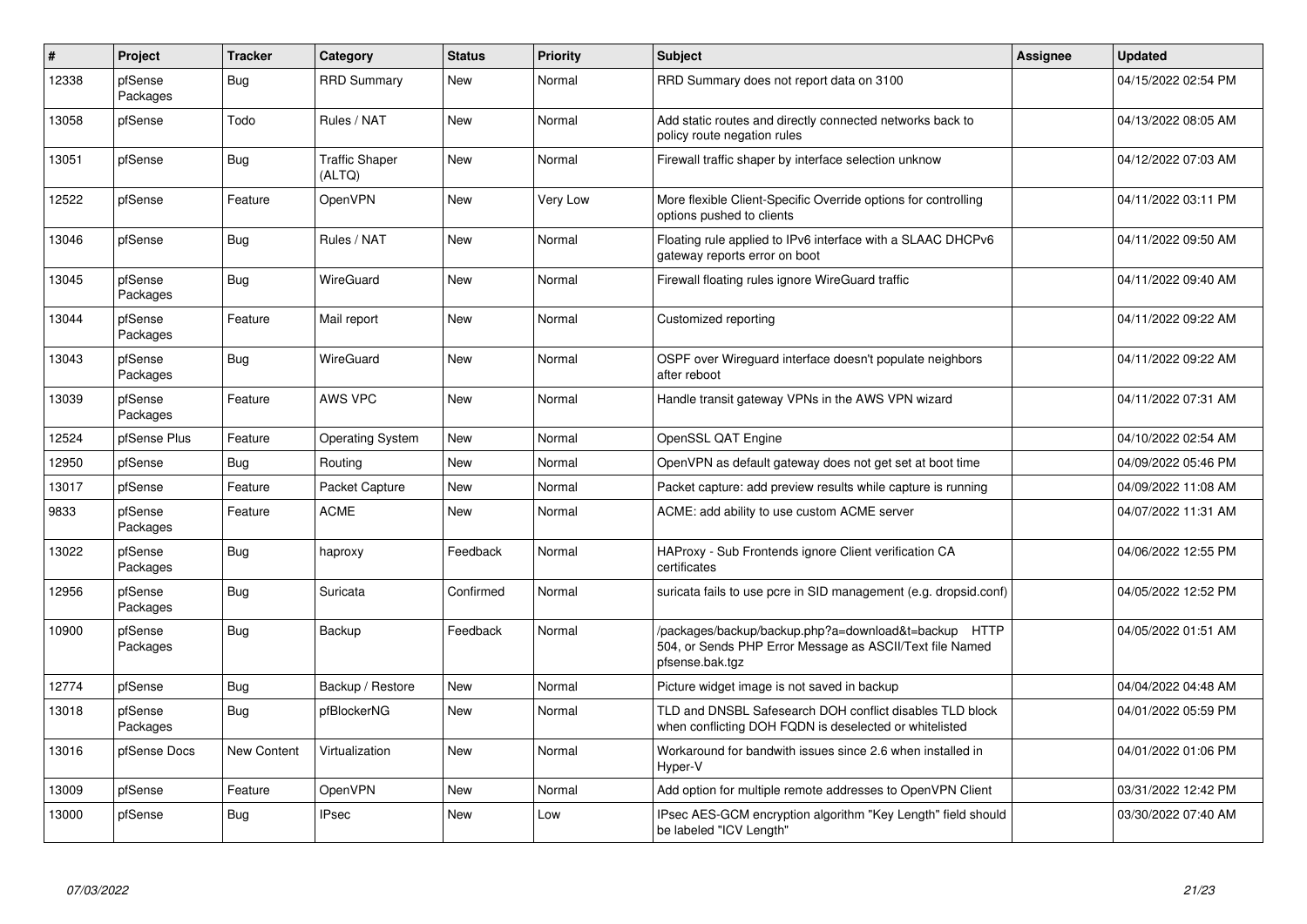| #     | Project             | <b>Tracker</b> | Category                                        | <b>Status</b> | <b>Priority</b> | Subject                                                                                               | <b>Assignee</b> | <b>Updated</b>      |
|-------|---------------------|----------------|-------------------------------------------------|---------------|-----------------|-------------------------------------------------------------------------------------------------------|-----------------|---------------------|
| 12922 | pfSense             | <b>Bug</b>     | DHCP (IPv4)                                     | New           | Normal          | Classless static routes received on DHCP WAN can override<br>chosen default gateway                   |                 | 03/28/2022 10:08 AM |
| 1826  | pfSense             | Feature        | <b>PPPoE Server</b>                             | New           | Normal          | PPPoE server IPv6 support                                                                             |                 | 03/25/2022 04:25 PM |
| 7783  | pfSense             | Feature        | <b>Operating System</b>                         | New           | Normal          | Support for hosting VMs on pfSense using bhyve                                                        |                 | 03/25/2022 11:53 AM |
| 12882 | pfSense<br>Packages | Feature        | pfBlockerNG                                     | Feedback      | Normal          | Add the option to specify CURLOPT_INTERFACE in<br>pfBlockerNG IPv4/IPv6 lists                         |                 | 03/24/2022 11:16 AM |
| 12927 | pfSense             | <b>Bug</b>     | OpenVPN                                         | New           | Normal          | OpenVPN with OCSP enabled allows connections with revoked<br>certificates                             |                 | 03/24/2022 08:22 AM |
| 12951 | pfSense<br>Packages | <b>Bug</b>     | <b>FRR</b>                                      | Feedback      | Normal          | FRR cannot remove IPv6 routes                                                                         |                 | 03/22/2022 09:24 PM |
| 12829 | pfSense             | <b>Bug</b>     | <b>Traffic Shaper</b><br>(Limiters)             | Feedback      | Normal          | Dummynet kernel module fails to load after upgrade.                                                   |                 | 03/17/2022 09:26 AM |
| 11732 | pfSense Plus        | Feature        | Hardware / Drivers                              | New           | Normal          | Add VXLAN Support to pfSense Plus                                                                     |                 | 03/15/2022 02:35 AM |
| 12400 | pfSense Docs        | Correction     | <b>NAT</b>                                      | New           | Normal          | NAT 1:1 documentation - multi-wan information                                                         |                 | 03/13/2022 12:53 PM |
| 12938 | pfSense             | <b>Bug</b>     | IPv6 Router<br><b>Advertisements</b><br>(RADVD) | New           | Normal          | MaxRtrAdvInterval would allow stale DNS servers to be deleted<br>faster                               |                 | 03/12/2022 09:37 AM |
| 12932 | pfSense<br>Packages | Feature        | pfBlockerNG                                     | New           | High            | pfblockerng per user whitelist                                                                        |                 | 03/11/2022 11:08 AM |
| 855   | pfSense             | Feature        | Multi-WAN                                       | New           | Normal          | Ability to selectively kill states on gateways recovery                                               |                 | 03/11/2022 08:30 AM |
| 12926 | pfSense             | Bug            | Interfaces                                      | Feedback      | Normal          | Changing LAGG type on CARP interfaces makes VIPs go to an<br>"init" State                             |                 | 03/10/2022 10:52 AM |
| 12907 | pfSense<br>Packages | <b>Bug</b>     | PIMD                                            | Feedback      | Normal          | PIMD: Nonexistent interfaces should be hidden/disabled in<br>pimd.conf before bringing up the service |                 | 03/07/2022 03:51 PM |
| 12918 | pfSense<br>Packages | Feature        | pfBlockerNG                                     | New           | Normal          | pfBlockerNG-devel changes from xmlrpc sync do not take effect<br>immediately                          |                 | 03/07/2022 02:29 PM |
| 12905 | pfSense             | <b>Bug</b>     | Web Interface                                   | New           | Normal          | Add VLAN Re-assignment to Import Interface Mismatch Wizard                                            |                 | 03/07/2022 08:05 AM |
| 12903 | pfSense             | Feature        | <b>Notifications</b>                            | New           | Normal          | alternative authentication methods for email notifications?                                           |                 | 03/07/2022 07:52 AM |
| 11827 | pfSense<br>Packages | Feature        | <b>ACME</b>                                     | New           | Normal          | Please include acme deploy folder/scripts                                                             |                 | 03/06/2022 04:31 AM |
| 11530 | pfSense<br>Packages | <b>Bug</b>     | ntop                                            | Feedback      | Low             | ntopng 4.2 needs to be updated to 4.3, Bug when accessing a<br>host for details                       |                 | 03/05/2022 08:35 PM |
| 12899 | pfSense<br>Packages | <b>Bug</b>     | Suricata                                        | New           | Normal          | Suricata doesn't honor Pass List                                                                      |                 | 03/04/2022 01:22 PM |
| 12894 | pfSense Plus        | <b>Bug</b>     | Certificates                                    | New           | Low             | duplicating freshly created certificates through refreshing                                           |                 | 03/03/2022 02:35 PM |
| 12889 | pfSense<br>Packages | Feature        | <b>FRR</b>                                      | New           | Normal          | FRR GUI add set ipv6 next-hop global                                                                  |                 | 03/02/2022 06:10 AM |
| 12888 | pfSense             | Bug            | Rules / NAT                                     | New           | Normal          | pfSense sends un-NATed packets during OpenVPN startup                                                 |                 | 03/01/2022 03:13 PM |